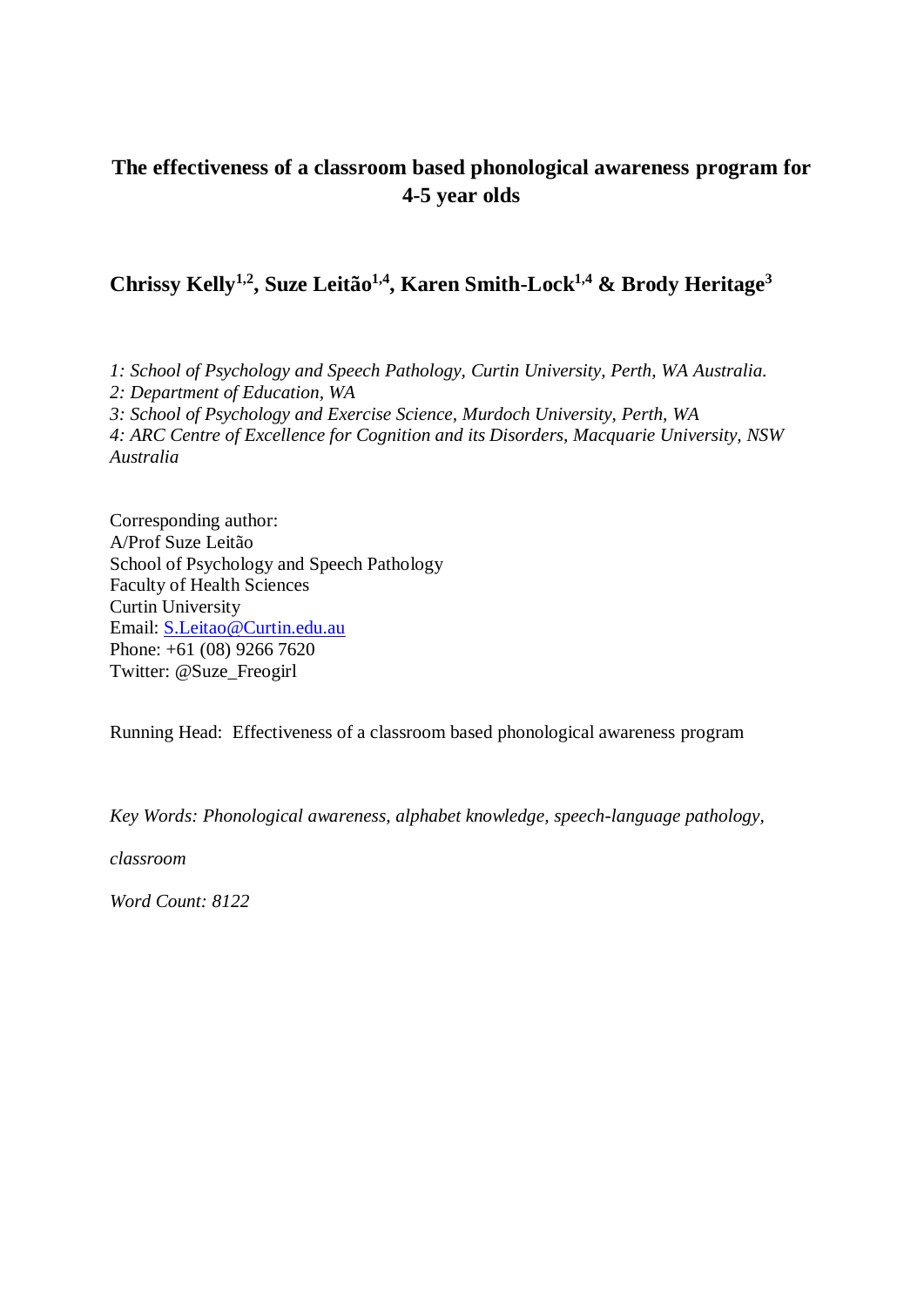#### Abstract

*Purpose:* Numerous studies have reported a robust relationship between early phonological awareness (PA) and subsequent reading achievement (National Reading Panel, 2000), in addition to the critical role of the alphabetic principle in predicting and supporting later reading and spelling development (Burgess & Lonigan, 1998; McLachlan & Arrow, 2010). Given this association, there has been an increasing push to teach these skills to young children *prior* to word level reading and spelling instruction. This study evaluated the effectiveness of the Cracking the Code (CtC) program with students aged 3;8–5;4. CtC is a teacher-implemented program, designed to explicitly target PA skills and alphabet knowledge.

*Method:* A pre-test post-test group design was used to evaluate the effectiveness of the program. Four schools in metropolitan Western Australia were randomly assigned to either the control or experimental condition within a parallel groups design. The control group participated in an alternative program matched for duration and frequency, targeting semantics and grammar.

*Result:* The children in the experimental condition improved significantly more in PA, alphabet knowledge and non-word reading, and spelling after intervention than the control group.

*Conclusion:* These findings demonstrate that classroom-based, teacher-delivered PA and alphabet knowledge instruction can be effective for 3;8–5;4 year-olds.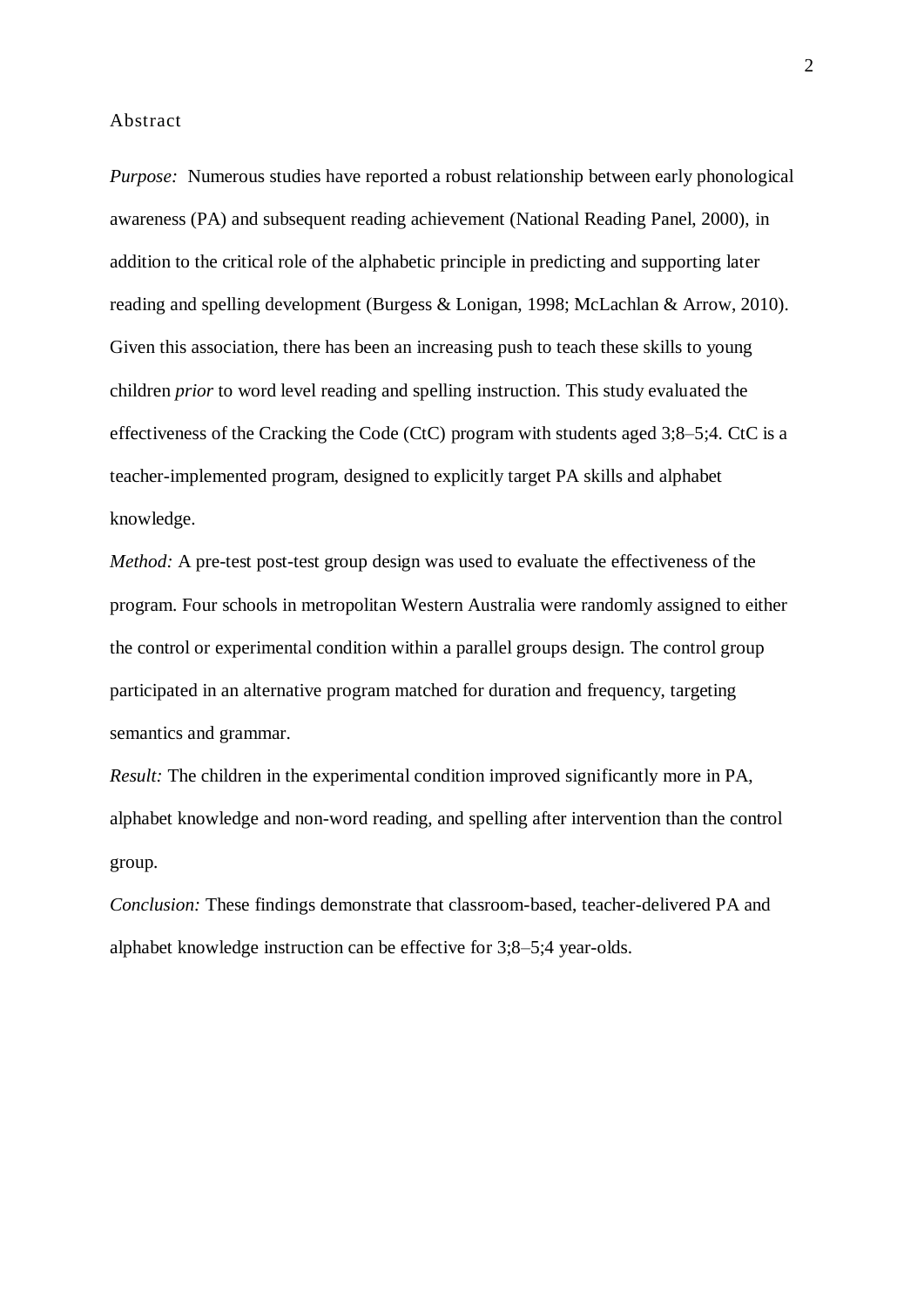### **Introduction**

Reading difficulties are widespread in Australia. In 2016, 40,000 15 year-olds (1 in 7) failed to meet Organisation for Economic Co-operation and Development basic reading standards (ACER, 2016). Phonological awareness and alphabet knowledge are highly correlated with the development of reading and spelling (Gillon, 2005; Whitehurst & Lonigan, 1998). Given this association, there has been an increasing push to teach these skills to young children *prior* to word level reading and spelling instruction, with the aim of facilitating later reading progress.

A substantial amount of research supports the need for the inclusion of phonological awareness (e.g. Carson, Gillon & Boustead, 2013; McIntosh, Crosbie, Holm, Dodd & Thomas, 2007), and alphabet knowledge teaching (e.g. Justiceet al., 2010; Lonigan, Purpura, Wilson, Walker & Clancy-Menchetti, 2013) in the classroom, and highlights the important role of the provision of professional learning and practical support for educators to promote effective teaching strategies and outcomes. Most studies have been conducted within small groups under controlled research settings in environments other than the classroom (e.g. Ehri, et al., 2001; Gillon, 2005). There are limited studies which explore the effectiveness of such classroom based phonological awareness and alphabet knowledge interventions with the younger (3-5 years) age groups (e.g. Bailet, Repper, Murphy, Piasta & Zettler-Greeley, 2013; Carson et al., 2013; McIntosh et al., 2007; Tyler, Osterhouse, Wickham, Mcnutt & Shao, 2014). Further research is thus required to investigate the effectiveness of phonological awareness and alphabet knowledge teaching within an educational setting.

## **Phonological Awareness**

Phonological awareness comprises a variety of skills including the ability to attend to, and make judgments about the sound structure of words (Schuele & Boudreau, 2008). It has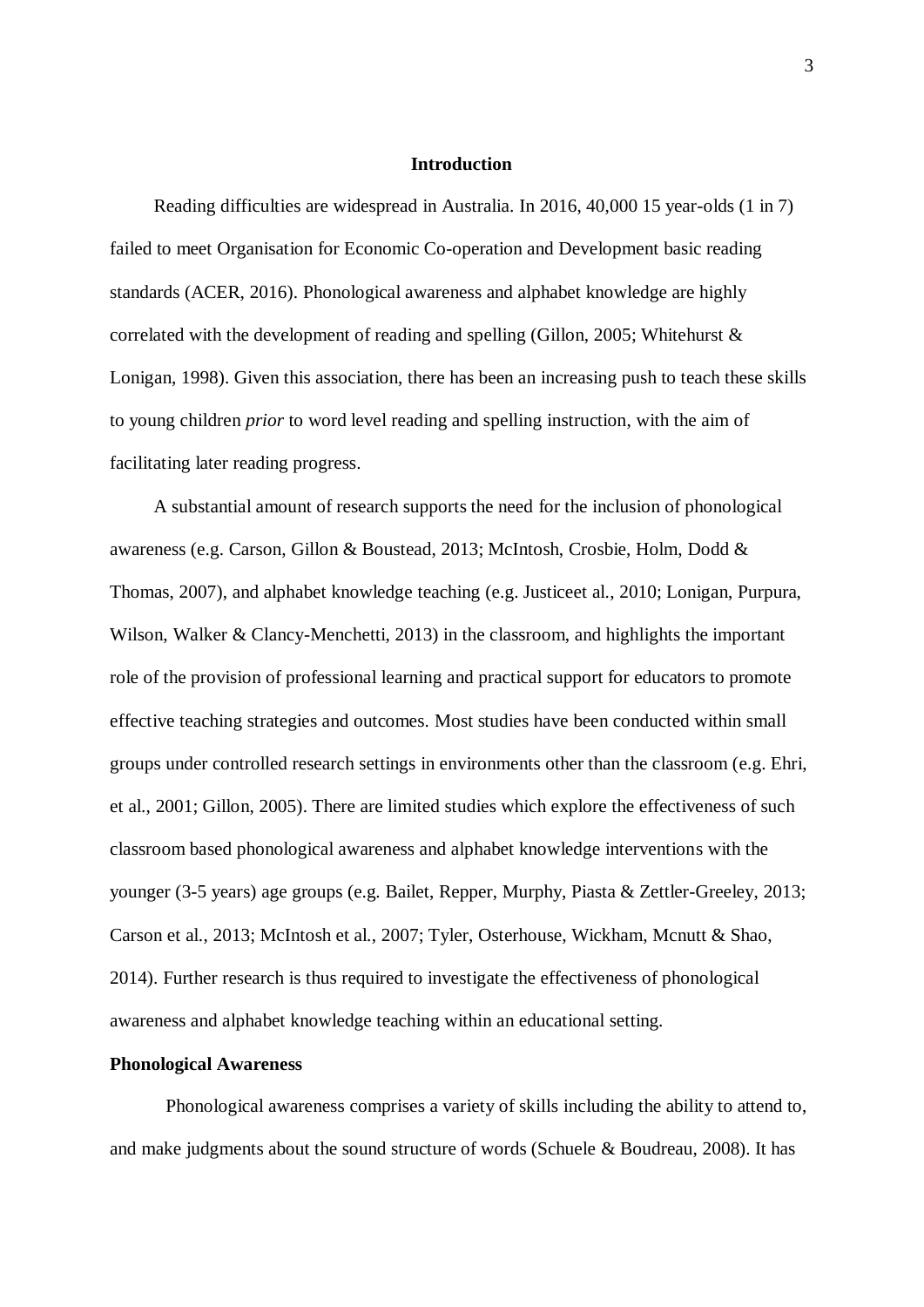been argued that the development of phonological awareness occurs along a continuum rather than in discrete stages, with development of both linguistic skills (word, syllable, onset-rime, phoneme) and task skills (e.g. blending, deletion) occurring concurrently (Anthony, Lonigan, Driscoll, Phillips & Burgess, 2003). Syllable and onset-rime awareness is evident in many 3-4 year old children, with sensitivity to phonemes identified in 4-5 year olds (Lonigan, Burgess, Anthony & Barker, 1998).

Recent changes to the school starting age and modifications to the national curriculum in Australia have resulted in changing expectations for classroom practice. Expectations of earlier acquisition of reading and spelling (Australian Curriculum Assessment and Reporting Authority, 2012) means that explicit phonemic awareness instruction is now recommended for all children, highlighting the need for further investigation into the interventions at the lower age boundaries.

**The significance of phonological awareness - The link to reading and spelling.** Evidence supports the relationship between phonological awareness, and early reading and spelling acquisition (Gillon, 2005; National Reading Panel, 2000). Share and Stanovich (1995) report underlying deficits in phonological awareness in a large proportion of children who experience reading difficulties, with many researchers also emphasising the negative influence of lower Socio-Economic-Status (SES) on phonological awareness abilities due to parental-education and income disadvantage, and reduced exposure to reading related activities (e.g. Lonigan et al., 1998; McDowell, Lonigan & Goldstein, 2007). Furthermore, children who experience phonological awareness difficulties in their early years often continue to fall behind their peers (Moore, Evans & Dowson, 2005).

While there is a considerable body of research into phonological awareness intervention and its effects on reading and spelling development, most has been laboratory based efficacy studies (e.g. Lonigan, Purpura, Wilson, Walker & Clancy-Menchetti, 2013), often conducted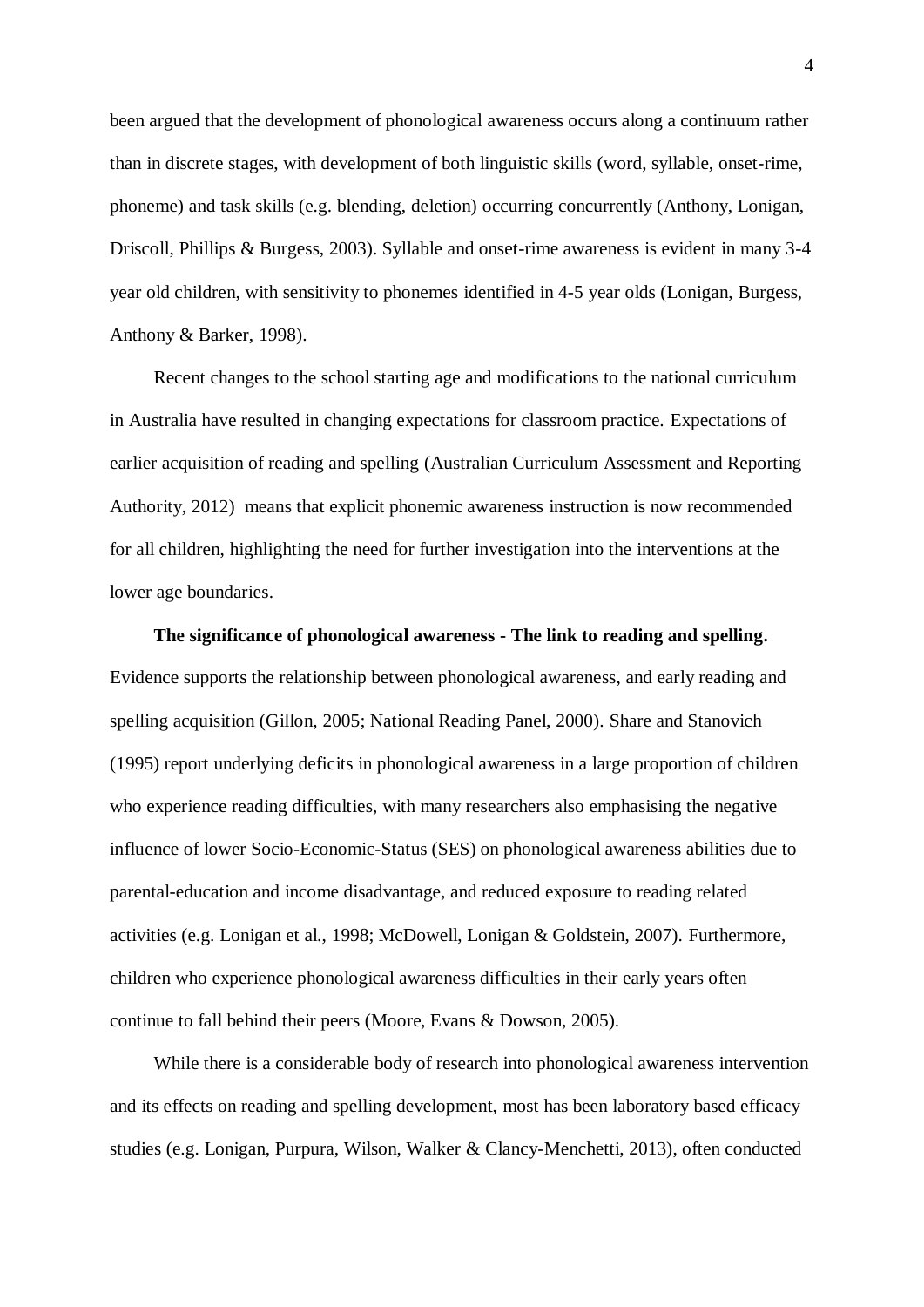with older age groups (5 years and above) (e.g. Ehri et al., 2001). While these studies provide evidence to support the effectiveness of phonological awareness under highly controlled conditions, it is critical to investigate whether such intervention is also successful under 'real world' conditions.

**Phonological awareness intervention parameters.** Studies which examine the effects of phonological awareness instruction across varying duration, intensity and content have demonstrated different levels of gain in phonological awareness immediately following instruction (e.g. Carson et al., 2013; Tyler et al, 2014., 2001; Kruse, Spencer, Olszewski & Goldstein, 2015; McIntosh et al., 2007). Most relevant for the current study are the findings of effectiveness studies within classroom settings, and those which targeted the earlier age cohort of five years and under.

When reviewing these studies it is important to consider the parameters of intervention. Carson, Gillon and Boustead (2013) outline a framework for the concepts of program duration and intensity. 'Long' duration programs are defined as those implemented for more than one academic year, while 'short' programs are those of less than one academic year. 'Low' intensity programs are those which deliver less than two hours of instruction per week, while 'high' intensity programs involve two or more hours per week. Programs can also be classified with regards to the type of phonological awareness skills being targeted, with those focussing on a range of phonological awareness levels (e.g. syllable, onset-rime and phoneme) classified as 'broad', and those focussed solely at the phoneme level, classified as 'narrow'.

McIntosh et al. (2007) investigated the effectiveness of a speech-language pathologist developed, classroom teacher implemented program in the areas of language development and phonological awareness. This Australian study included 97 children aged 4;5 to 5;1. The phonological awareness component of the program targeted syllable and onset-rime level,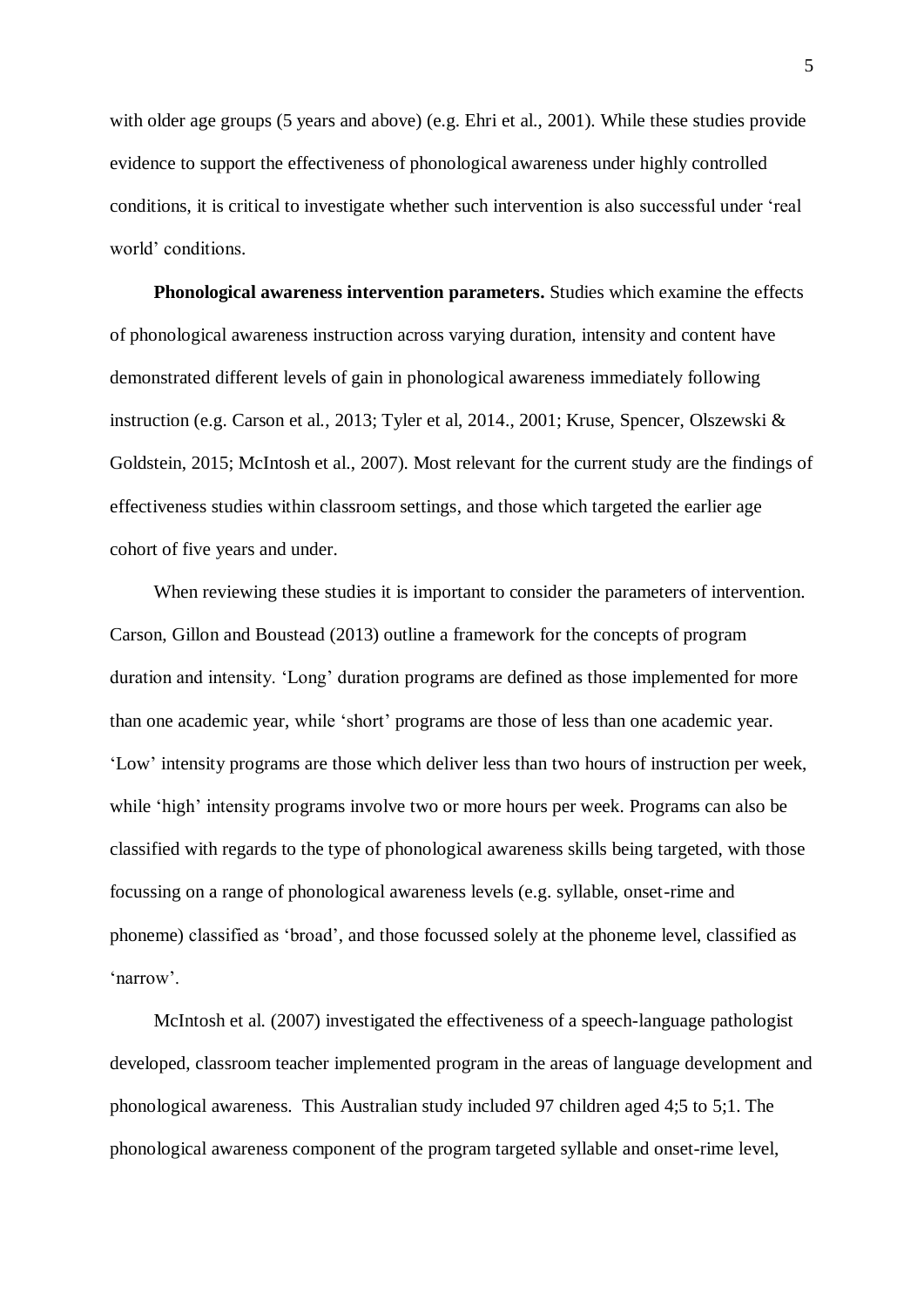lasted for 10 weeks, and included two hours of instructional time per week. Immediately following this short, high intensity, broad program, significant phonological awareness gains were made by the treatment group compared with the controls, who were exposed only to their regular curriculum. However, follow up research indicated that the gains in phonological awareness did not result in better reading and spelling scores than the control group after a two-year period. The lack of effect on later reading and spelling may be due to the fact that this program failed to target phonemic awareness, that is, awareness of individual phonemes, as part of its instruction. This finding is particularly important given the research (e.g. Carson et al., 2013), which links phonemic awareness to more robust reading and spelling outcomes.

Other research has investigated the inclusion of phonemic awareness within a broad program. Tyler and colleagues (2014) examined the effectiveness of a teacher-delivered phonological awareness program over a 10 week period. The study included 24 children aged between 3;10 and 4;11, classified as being 'at risk' due to low socio-economic status or speech-language impairments. Instruction was delivered four times per week, 20 minutes per session (low intensity) and focussed on letter-sound awareness, initial sound awareness, and blending and segmentation of compound words, onset-rime and phonemes. A cross-over, delayed treatment approach design was used to investigate the effects of the intervention. Participants in both groups showed significant improvement in phoneme blending when compared to the group receiving their regular curriculum. However, for the first treatment group, these gains were not sustained four months post intervention. The gains seen in this study, particularly with regards to phoneme blending with limited exposure, suggest capacity for substantial change. It is possible that continued instruction over a longer period to increase exposure time could lead to further and more sustained gains.

Carson, Gillon and Boustead (2013) examined the effectiveness of a short, intensive period of phonological awareness instruction, implemented by classroom teachers, in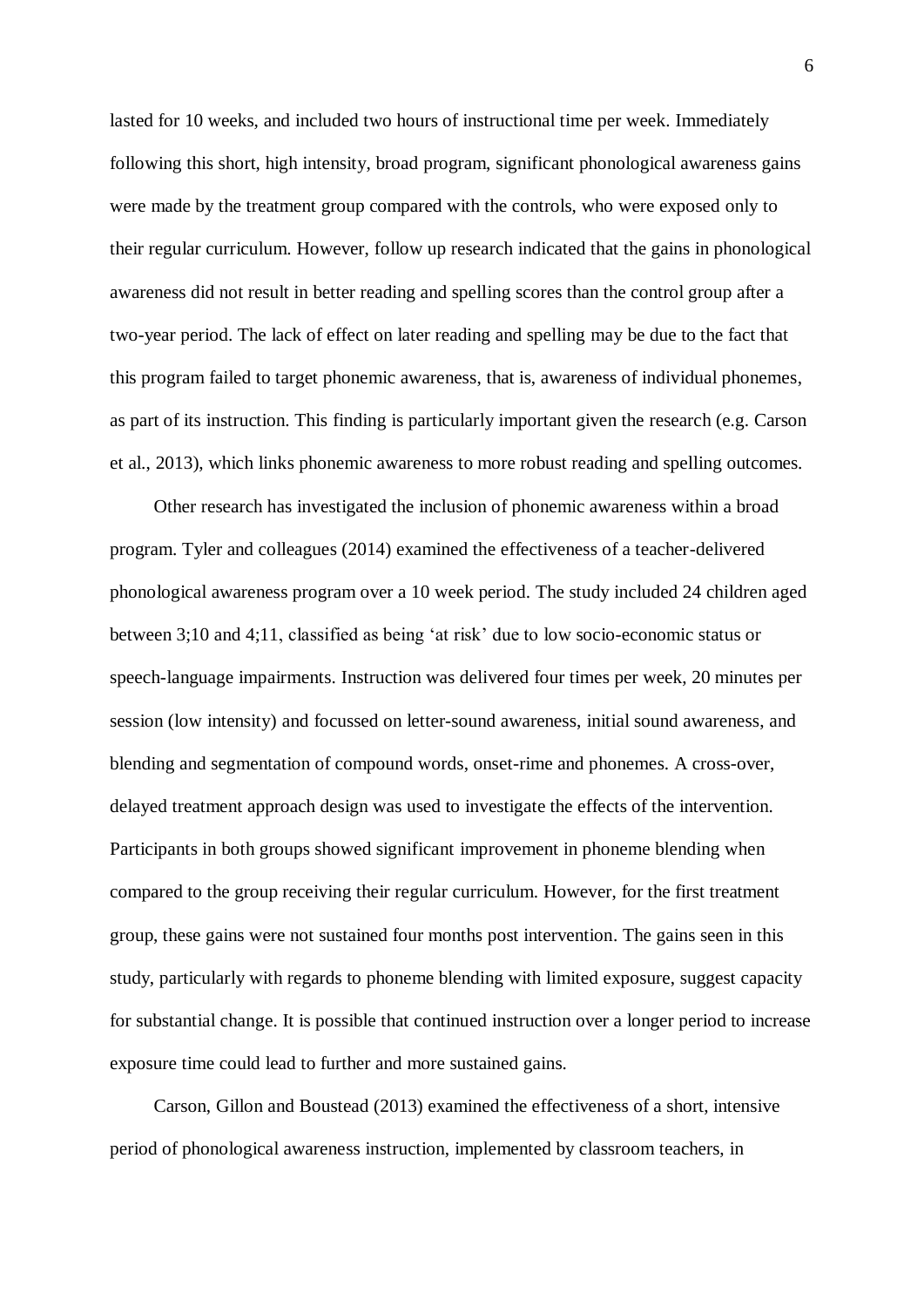improving reading and spelling achievements. The study included 129 participants aged 5;0- 5;2. Thirty-four children received ten weeks of phonological awareness intervention (four, 30 minute sessions per week) focussing on rhyme oddity and phoneme level tasks. The remaining participants continued with their usual reading curriculum which included phonics instruction, but did not explicitly target phonological awareness. Results indicated significant and sustained reading and spelling gains over a six-month period when compared with participant controls. The promising results of this study suggest that high intensity instruction (two hours per week) and the inclusion of letter representations within selected phonological awareness activities yields sustained gains. However, the participants in this study were aged between 5;0 and 5;2, which is at the oldest age range of the population focus of the current study.

In summary, the findings of this small and emerging body of research suggest that instruction lasting for a short period, of low intensity, with a structured intervention regime, focussing on a range of phonological awareness skills, with particular emphasis on phonemic awareness and inclusion of letter representations within the activities, can lead to improved phonological awareness, reading, and spelling in younger children.

**The inclusion of phonological awareness instruction within the classroom.** Despite the documented benefit of phonological awareness and alphabet knowledge instruction, not all pre-school classes include teacher directed, explicit instruction of phonological awareness skills as part of their curriculum (Callaghan & Madelaine, 2012). Phillips, Clancy-Menchetti and Lonigan, (2008) report evidence of implicit or explicit teaching of phonological awareness in only 12-15% of the observations conducted in nine pre-school classrooms in the United States. It has also been found that a significant proportion of teachers lack appropriate knowledge regarding the development and explicit teaching of phonological awareness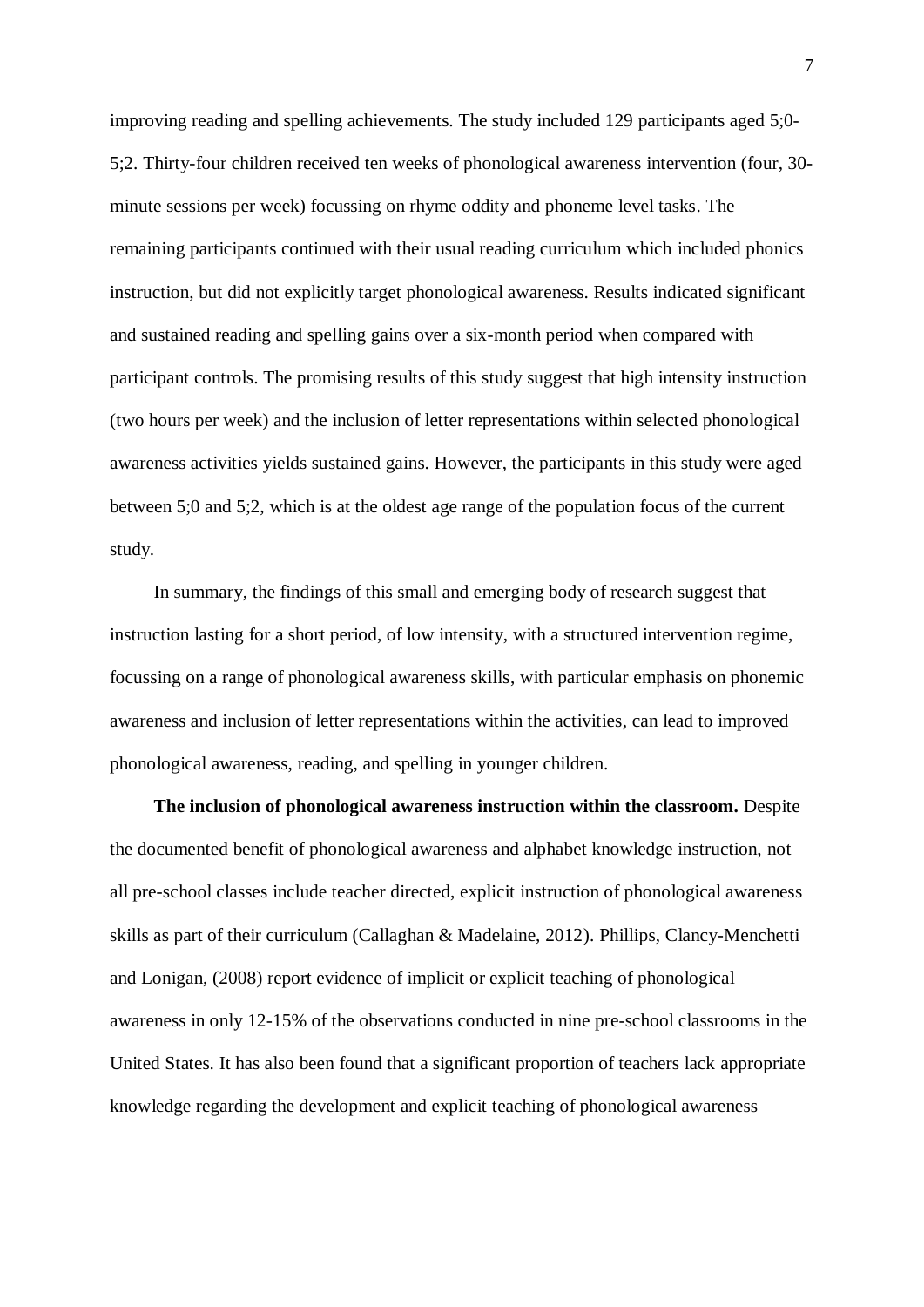(Dickinson & Brady, 2005; Menchetti, Lonigan & Farver, 2007; Zill & Resnick, 2006 in Phillips et al., 2008). It is likely that these findings can be applied to the Australian context.

*Parameters of classroom instruction.* The evidence suggests that phonological awareness development is best achieved through one-to-one or small group instruction (Lonigan, Schatschneider & Westberg, 2008). In addition, Phillips and colleagues (2008) argue that phonological awareness instruction should be focussed at the appropriate developmental level. Therefore, initial assessment results should facilitate 'ability grouping' in order for the explicit instruction of developmentally appropriate skills to take place.

# **Alphabet Knowledge**

**Teaching alphabet knowledge.** Due to high correlations seen amongst letter learning (name and/or sound), and reading and spelling development, many theorists emphasise the importance of alphabet knowledge instruction within literacy interventions (Ehri & Roberts, 2006, Whitehurst & Lonigan, 2002). However, there are also questions raised regarding the need to explicitly teach such knowledge (McGuinness, 2004). While some children may acquire alphabet knowledge from informal or incidental teaching, other children, including those at risk for later reading difficulties and those from disadvantaged backgrounds, often do not (National Research Council, 1998), highlighting the need for explicit teaching.

**The link to reading and spelling.** While phonological awareness is important for later reading and spelling development, it is not sufficient on its own. There is considerable research to support the critical role of understanding the alphabetic principle, i.e. the relationship between sounds and their corresponding letters and letter names, in predicting and supporting reading and spelling development (Gillon, 2005). There is increasing evidence that children commencing school with well-developed alphabet knowledge *and* phonological awareness skills are in an advantageous position to learn to read and spell (Whitehurst & Lonigan, 1998). Gallagher, Frith and Snowling (2000) conducted a longitudinal study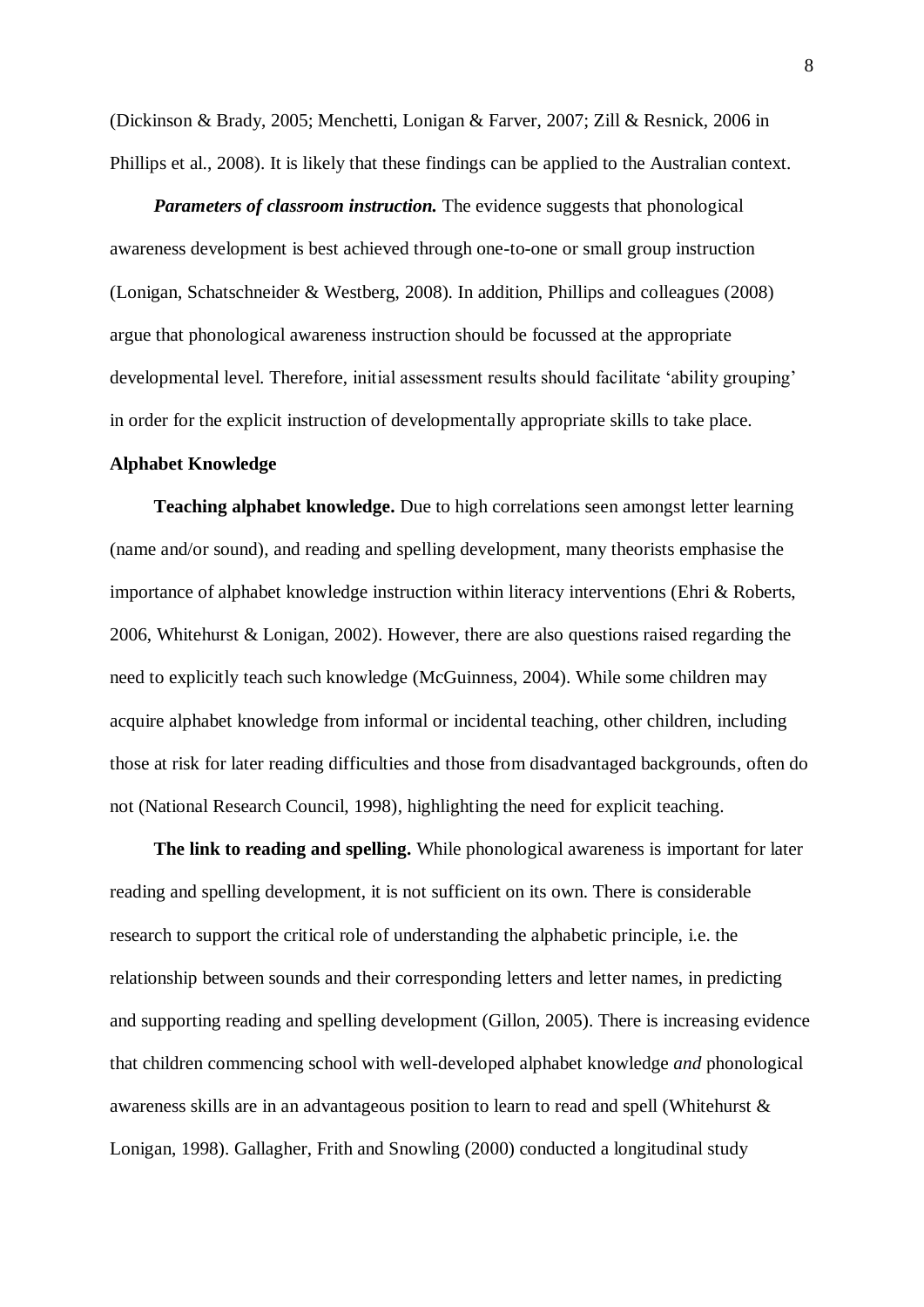examining the precursors of literacy delay in 97 children (with a mean age of 3;9), and reported that letter knowledge measures collected at 3;9 were the strongest predictor of reading and spelling at 6;0.

While the effects of alphabet instruction on alphabet knowledge are generally positive, there remains controversy (Piasta & Wagner, 2010). The results of Piasta and Wagner's (2010) meta-analysis are inconclusive in demonstrating a causal relationship between alphabet knowledge (name and/or sound) and reading and spelling outcomes. However, interventions within many of the included studies did not specifically focus on providing letter name and/or sound instruction, but rather included this as a minor or incidental section of a larger literacy program, making interpretation of the findings somewhat difficult. It is also possible that letter name and sound instruction in isolation does not support reading and spelling development unless it is practised within a reading and spelling context. Thus, it could be argued that programs directly focussed on letter name and/or sound instruction, in addition to the use of this knowledge in the context of reading and spelling, would be effective in producing significant results on literacy measures.

### **Cracking the Code - A Classroom Implemented Program**

Given the evidence supporting the explicit teaching of phonological awareness and alphabet knowledge skills within early childhood settings, the guidelines from the School Curriculum and Standards Authority which require this teaching, and the reported lack of such instruction in many classrooms, the Cracking the Code (CtC) program (Fremantle LDC Outreach Service, 2013) was developed. The program was designed and written by speechlanguage pathologists and is implemented by trained education staff, who follow carefully scripted lesson plans. The program involves systematic introduction of targets and skills within a small group setting, within the classroom. Within the framework described by Carson, Gillon and Boustead (2013), CtC can be described as a *short duration, low intensity*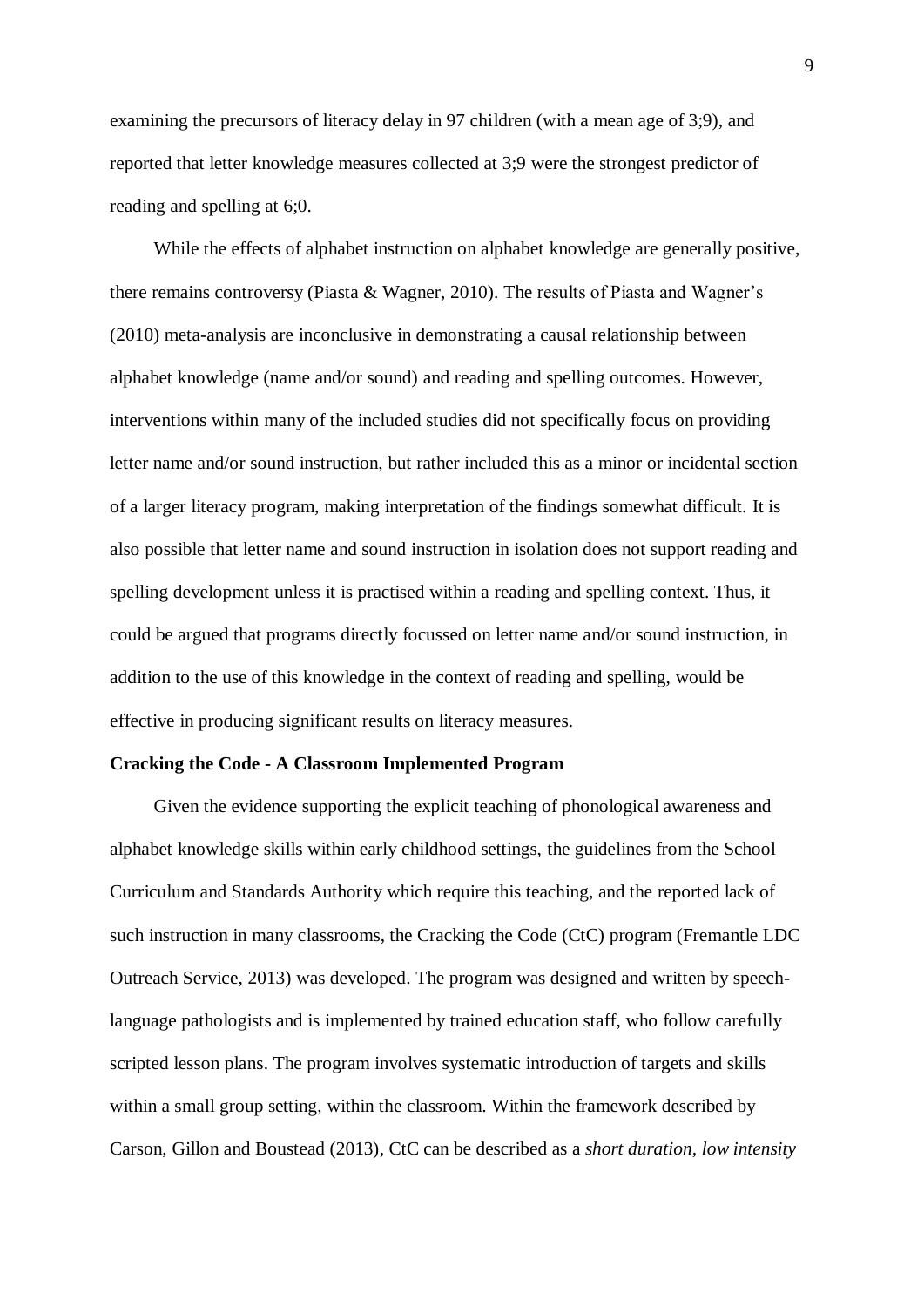program which integrates instruction across a *broad* range of phonological awareness skills with an emphasis on phonemic awareness. While much of the research has highlighted the effectiveness of high intensity instruction (e.g. Carson et al., 2013), low intensity instruction was selected due to demanding school schedules and limited classroom instructional time.

The purpose of the current study was to examine the effectiveness of CtC in improving phonological awareness skills and alphabet knowledge (name and sound) in children aged 3;8 -5;4. In addition, this study aimed to examine the effectiveness of CtC in improving emerging reading and spelling abilities in participating children. The study addressed the following hypotheses;

- 1. Children who participate in Cracking the Code will demonstrate significantly higher phonological awareness skills than children who receive their usual curriculum.
- 2. Children who participate in Cracking the Code will demonstrate significantly higher alphabet knowledge skills than children who receive their usual curriculum.
- 3. Children who participate in Cracking the Code will demonstrate significantly higher non-word reading and non-word spelling skills than children who receive their usual curriculum.

## **Method**

## **Participants**

A total of 120 kindergarten students (68 girls and 52 boys) with a mean age of 4;2 years (SD=3.36 months) participated in the study. Kindergarten in Western Australia is the first year of schooling. Children must turn 4 years of age by the 30<sup>th</sup> June in the year they enrol. They attend 2.5 - 3 days per week. We drew participants from four mainstream schools within the Perth Metropolitan area. Schools in the area all have formalised classes from kindergarten to year six, which are teacher-run and under the management of the principal. We matched schools involved in the study on the following characteristics: (1) geographical location and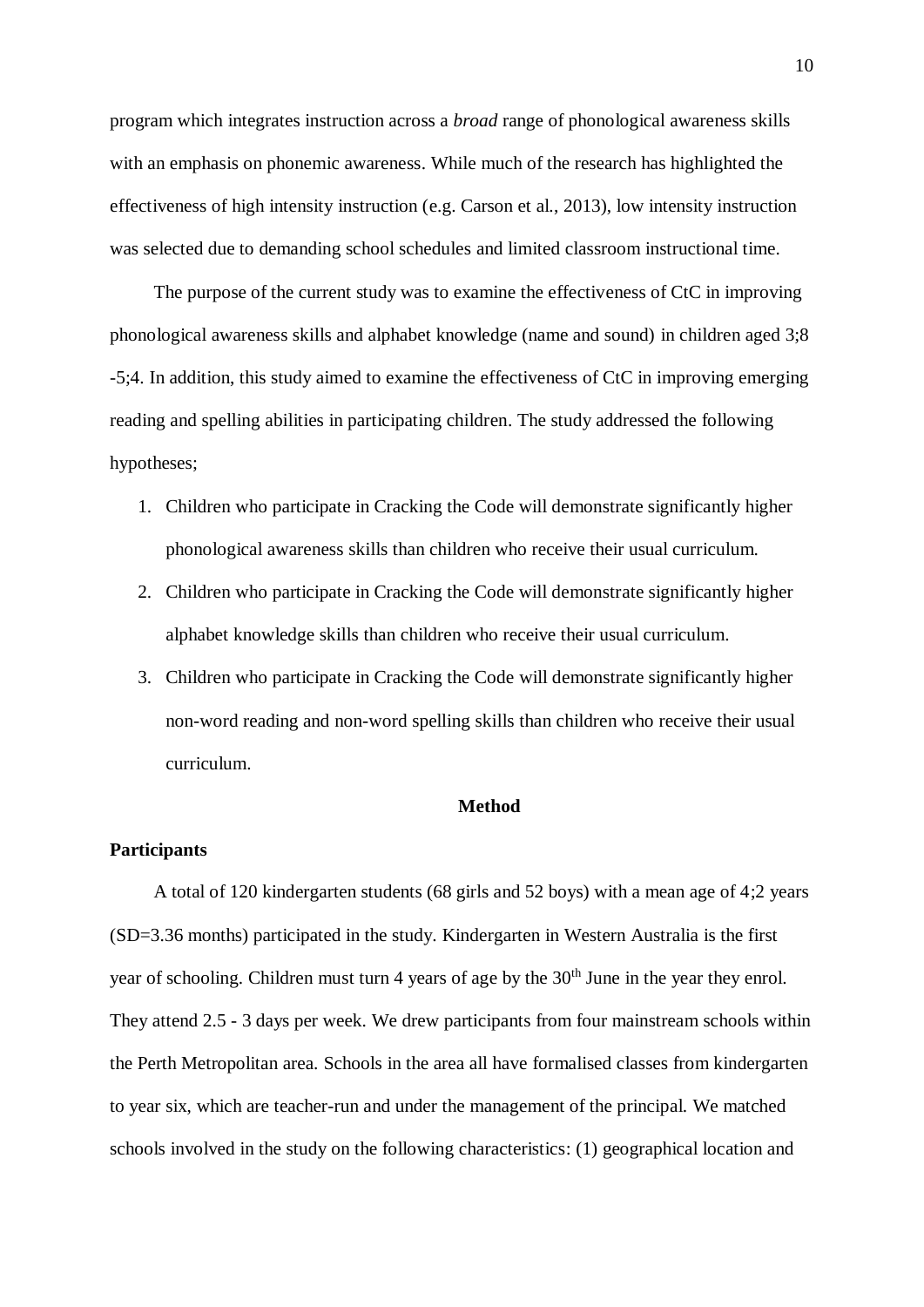(2) relative socioeconomic advantage or disadvantage. Following ethics approval, we invited principals of all 40 Department of Education primary schools within the area to participate in the study. From the ten schools that confirmed interest four were deemed ineligible due to insufficient student numbers, differing school structures, current speech pathology programs already in place or previous access to the CtC program. From the remaining 6 schools, we selected four to take part based on similar indices of relative socio-economic advantage and disadvantage (IRSAD) to limit any effect of SES. IRSAD scores summarise the economic and social conditions of people and households within a geographical area. Schools selected received decile scores (a ranking score established by splitting up data into ten equal subsections) of nine and ten, indicating that selected schools were classified as having a lack of disadvantage and greater advantage in general. Three out of the four schools had two kindergarten classes each, with the remaining school having four kindergarten classes. As the oral language programs were implemented across the whole class, all kindergarten children took part in the oral language programs as part of their regular classroom activities. Only those children who had parental/guardian consent were eligible to have their data included in the research project, and took part in the full assessment protocol. Consent forms were returned for 171 students, however due to time and financial constraints, 120 students overall, comprising 30 from each school, were randomly selected for inclusion in the study.

## **Procedure**

A pre-test/post-test design was used to determine the effectiveness of CtC in improving the phonological awareness skills and alphabet knowledge of kindergarten students, as well as their reading and spelling development (see Figure 1).

#### Insert Figure 1 about here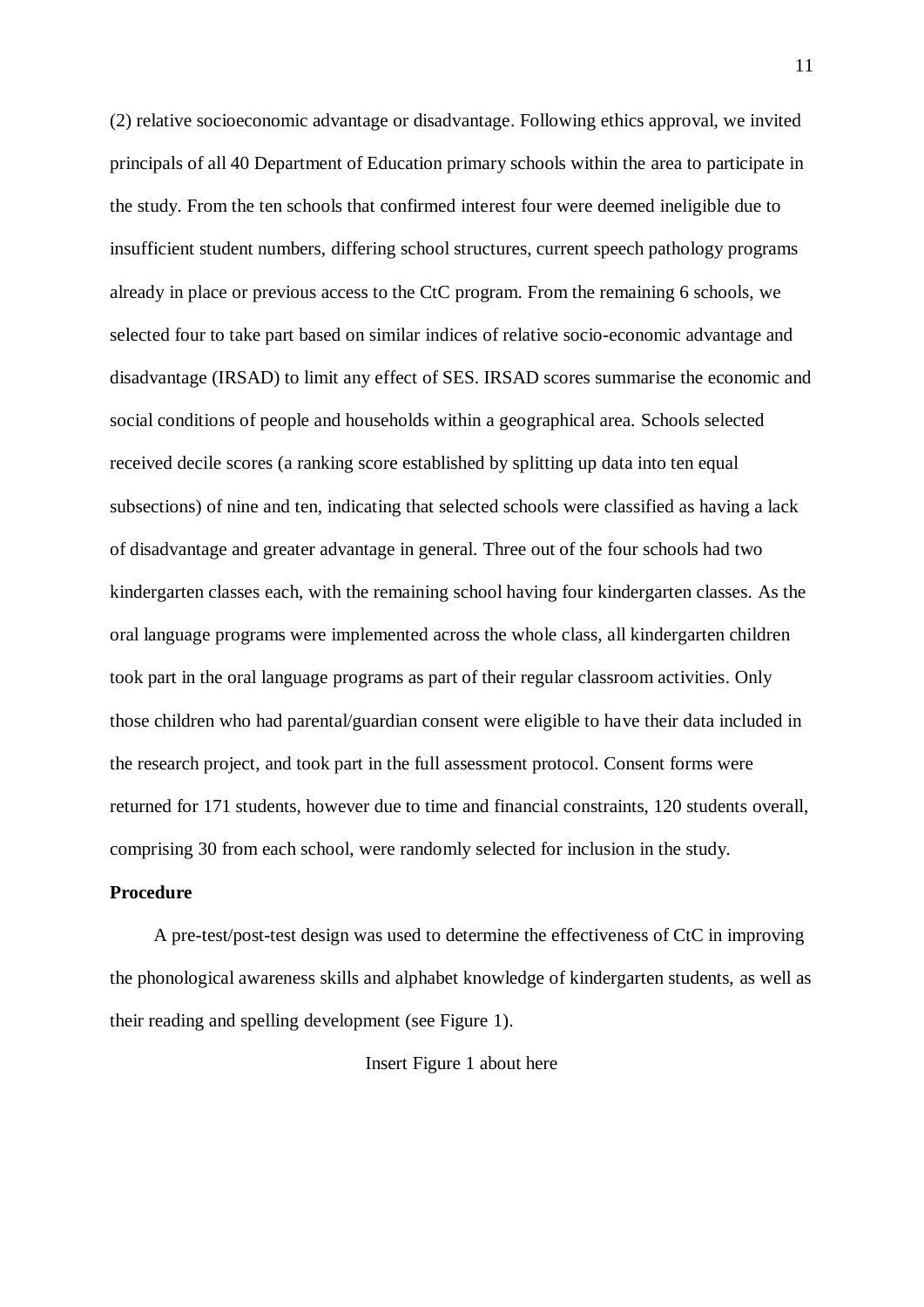We used the Cracking the Code Program (CtC; FLDC Outreach Service, 2014) with the experimental group during the intervention phase of this project. CtC has 10 sequential modules that increase in complexity. Each of the ten modules contains four phonological awareness activities, and each module targets a range of phonological awareness levels (i.e. syllable, onset-rime, and phoneme). An outline of the modules and an example task instruction card can be seen in the online supplementary materials. The alphabet knowledge component of the CtC program was also implemented twice per week for the duration of the intervention phase, at a separate time to the phonological awareness component. CtC first focuses on explicitly teaching PA and alphabet knowledge separately, and consolidation of these skills, before combining them within some of the later PA modules, in order to represent sounds heard with written symbols, thus explicitly teaching the alphabetic principle. This allows the PA tasks to initially focus purely on sound-based skills without the aid of letter knowledge so as to not confuse sound and letter-based skills.

We used the Words, Grammar, and Fun program (WGF; FLDC Outreach Service, 2014) with the control group. WGF has six sequential blocks that increase in complexity. Each block contains one grammar and one semantics activity, and each activity also contains a detailed task instruction card.

### **Program implementation.**

*Intervention group.* Based on similar performance on the phonological awareness and alphabet knowledge initial assessment measures, participants from each class (along with all remaining children whose data was not included in the study) were 'like' ability-grouped into three groups (consisting of four to seven children). In accordance with the CTC protocol, children were like-ability grouped based on the premise that phonological awareness development occurs along a continuum. Each group was then allocated to a starting module based on phonological awareness assessment scores.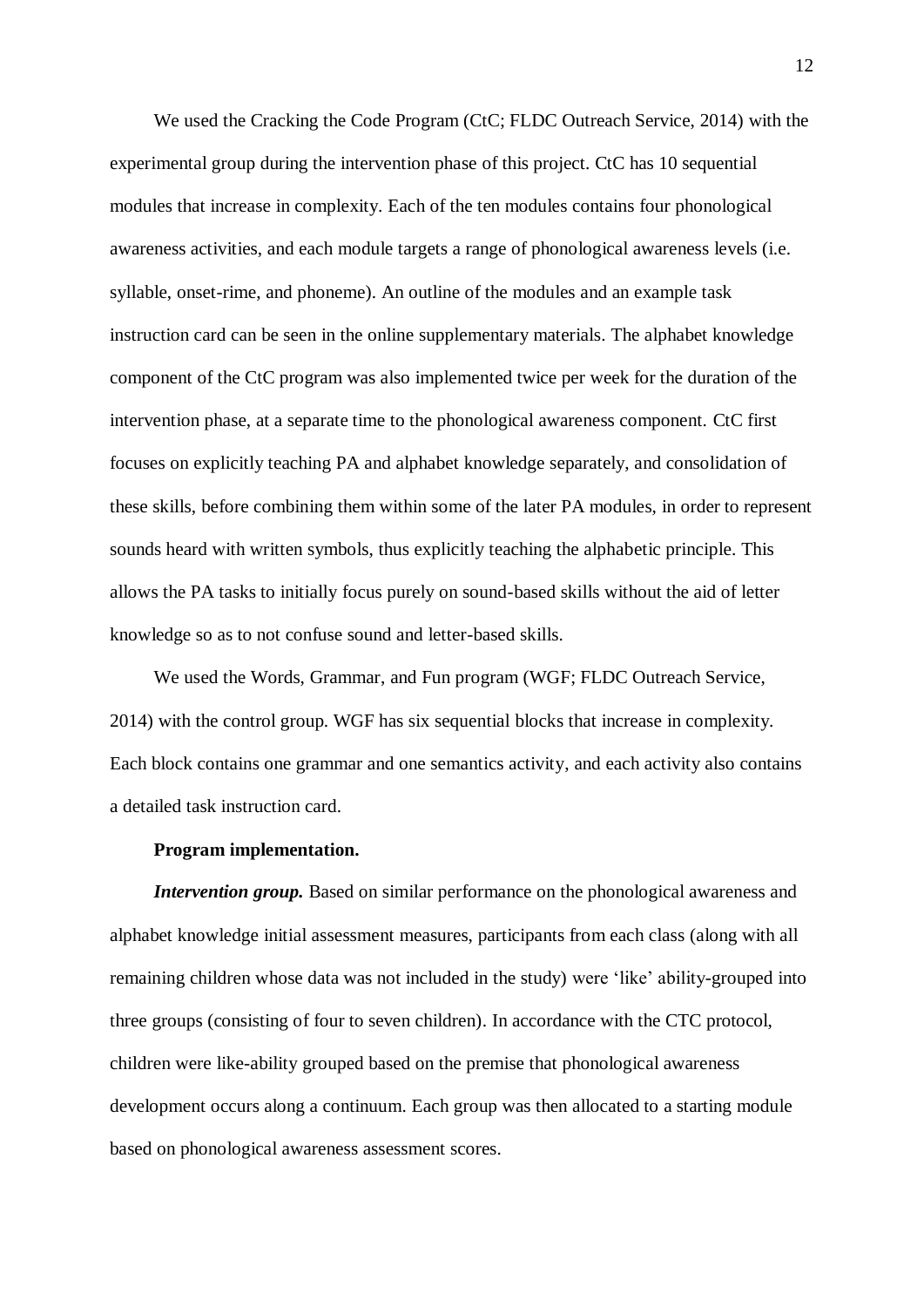Within each 40 minute, biweekly session, three trained education staff members (university-trained teachers and teaching assistants) were responsible for delivering the four phonological awareness activities (within the relevant module), to their designated student group. Each phonological awareness module was completed over three weeks, so each group completed six out of the 10 modules in total. The dedicated alphabet knowledge activities were delivered twice weekly, separate to the phonological awareness activities. Some alphabet knowledge activities were implemented with the whole class, and others in small groups; this was consistent across all classes and each was 15 minutes in duration. Sessions focussed on receptive and expressive knowledge of letter names and sounds, and written formation of letters.

*Control group.* Following collection of initial assessment data, participants from each class were placed into one of three 'mixed ability groups'. Adhering to the WGF protocol, mixed ability groups were used as the WGF intervention sequence was not dependent on prior exposure to other content. All groups commenced with the first block of activities within the WGF program, and all children completed the same activities in the same order.

## **Assessment Phases and Measures**

Each student was tested prior to the intervention phase and after the conclusion of the intervention (see Figure 1). Speech-language pathologists, including the primary researcher, administered the CELF-P2 and ERB prior to the intervention phase. All remaining assessments were administered both pre- and post-intervention by trained research assistants (speech-language pathologists) who were blind to research group allocation.

**Clinical Evaluation of Language Fundamentals – P***2 (CELF –P2;* **Wiig, Secord & Semel, 2006***).* The Core Language Subtests from the CELF-P2: sentence structure, word structure and expressive vocabulary (Wiig, Secord & Semel, 2006), were individually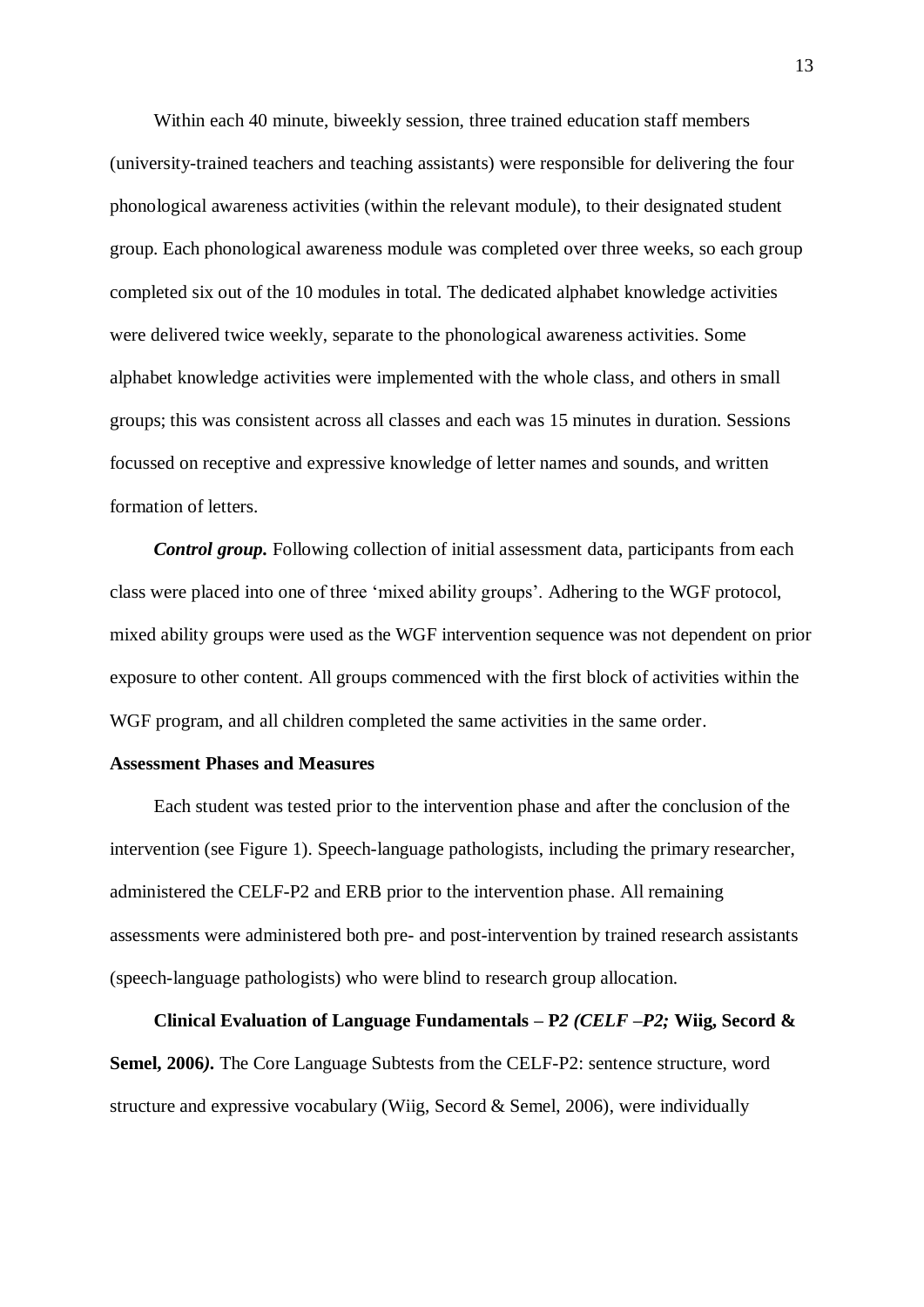administered to all participating children in order to provide a standardised measure of overall language ability.

**Early Repetition Battery (ERB; Seeff-Gabriel, Chiat & Roy, 2008)***.* The Preschool Repetition Subtest from the Early Repetition Battery (Seeff-Gabriel, Chiat, & Roy, 2008) was administered to all participants to measure short term memory capabilities.

**Cracking the Code Phonological Awareness Assessment (FLDC Outreach Service, 2013).** The Cracking the Code Phonological Awareness Assessment (CTCPAA) was administered in order to assess the specific skills targeted within the program by using items which were not directly taught. The CTCPAA was designed for use with students from kindergarten to year one (aged 3;6 to 7;6). The assessment was developed for use with the CtC program (Kelly, 2016) and is currently non-standardised. The assessment is comprised of two syllable level subtests, six onset-rime level subtests and 11 phoneme level subtests, details of which can be found in the online supplementary materials. While all children were assessed using the CTCPAA, the number of completed subtests varied according to performance-based discontinuation rules.

**Alphabet Knowledge Assessment (FLDC Outreach Service, 2013)***.* This assessment required participants to provide the name and sound of each of the 26 letters of the alphabet, from both upper case and lower case forms. Children were shown written representations of each letter individually, and asked to identify the name of the letter, and the sound the letter makes. Letters were randomised then presented in the same order to all children. All lower case letters were presented, followed by all upper case letters.

**Non-word reading and spelling assessment** *(***FLDC Outreach Service, 2014***).* The assessment is comprised of 10, three letter non-words. Items include a range of short vowels and consonants. The assessment consists of two subtests: non-word spelling and non-word reading. All participants completed both subtests. Within the first subtest, children attempt to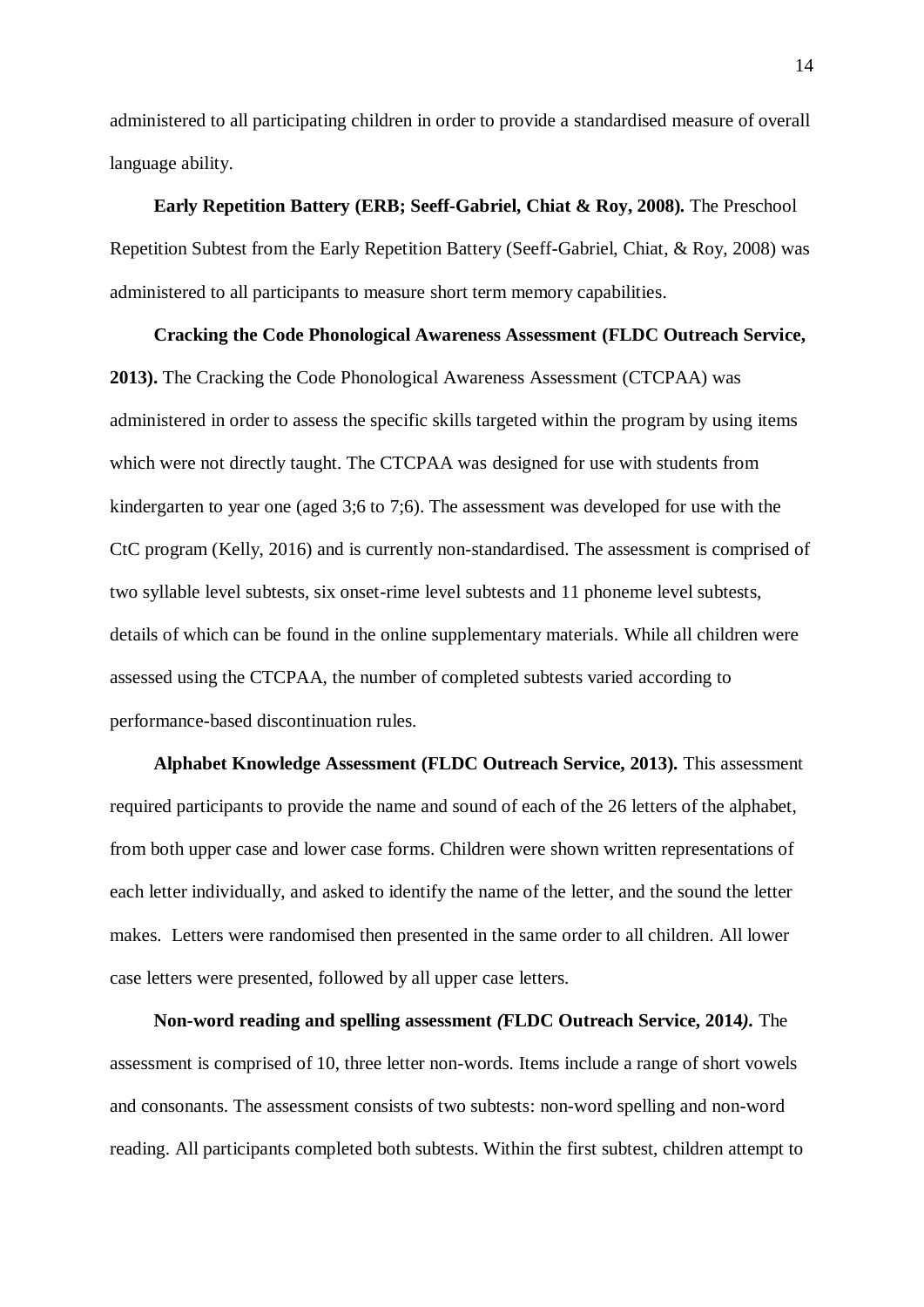spell each of the ten non-words from dictation. For each non-word, one point per correct/appropriate grapheme was awarded, along with an additional point if the spelling was correct in its entirety. In the second subtest, children attempt to read each of the ten nonwords from a standardised stimulus sheet. For each non-word, one point was awarded for each correctly identified phoneme-grapheme correspondence, with an additional point for reading the whole word. We presented words in lowercase New South Wales Foundation font. Within both subtests, words were presented in a pre-selected randomised order, this preselected order differed between subtests.

## **Treatment fidelity**

To facilitate treatment fidelity, clear guidelines for dosage and implementation, as well as comprehensive training and modelling support, were provided. All staff involved in program implementation were either university-trained teachers or teaching assistants (with various levels of qualifications). We used the CtC and WGF instruction cards in training and throughout the teaching program in order to facilitate adherence to the intervention protocol. To further facilitate adherence to protocol, the primary researcher visited each classroom every three weeks to model lessons, give feedback to teachers, and answer any questions. Records of activity implementation (completed activities from each module and frequency of implementation) were also kept.

#### **Result**

### **Baseline Equivalence**

A series of independent t-tests were carried out in order to confirm that the groups did not differ in age, oral language and short term memory skills prior to intervention. Across the data set, 7.50% of data was missing due to participant absence on the assessment date or students exiting the school. Missing data was dealt with by the expectation maximisation approach (Tabachnick & Fidell, 2013). This was carried out after finding that the data was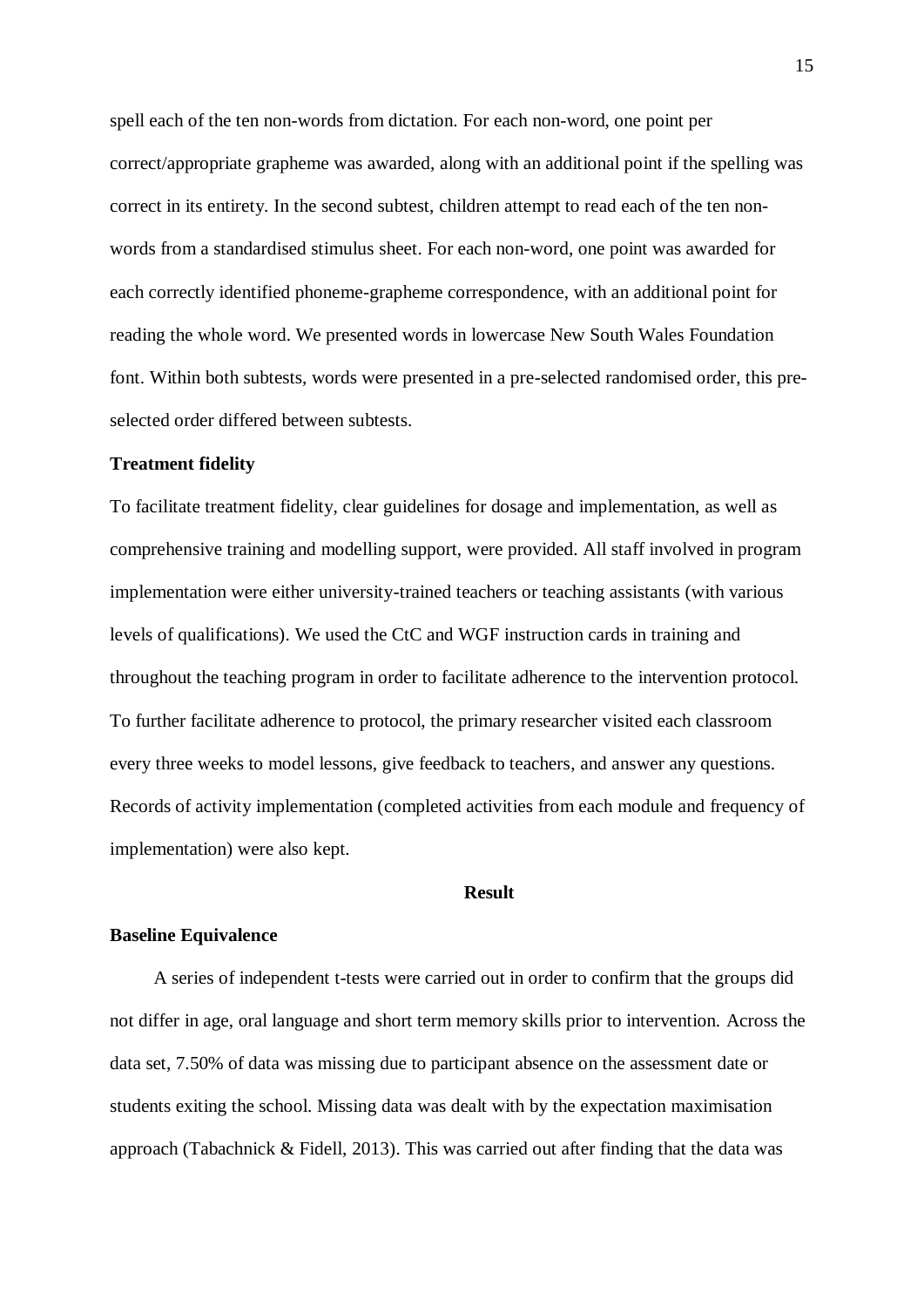Missing at Random, following confirmation of non-significance of the separate-variance *t* tests conducted on the measured variables, after Little's Missing Completely at Random test was found to be statistically significant,  $\chi^2$  (13) = 28.50, *p* = .008. None of the statistical assumptions were violated prior to analysis. The standardised score control group means were CELF P2 101.27 (SD 14.95), ERB 106.37 (SD 19.83); and the experimental group means were CELF P2 98.9 (SD 15.87); ERB 108 (SD 18.52). The groups did not differ significantly on age *t*(117) = 0.91, *p* = .362, two tailed, *d* = .17, oral language, *t*(117) = .84, *p* = .404, two tailed,  $d = .15$  or short term memory,  $t(117) = -.46$ ,  $p = .644$  two tailed,  $d = .09$ .

In order to determine which factors contributed to post treatment performance in PA, in the manner outlined in Field (2013), a hierarchical model was constructed to explain the variance in post–test PA scores (total aggregate score) accounted for by the predictors within the model. As student-level predictors (level 1) were nested within IRSAD categories (level 2), multilevel modelling was used to determine the effectiveness of CtC in improving phonological awareness, alphabet knowledge, non-word reading and non-word spelling in kindergarten students. The influence of socio-economic status on the participants' enrolled schools, represented by the IRSAD measure, was treated as a random factor via randomlyvarying intercepts in the models analysed. IRSAD was therefore treated as a nesting variable, that is, children within the same IRSAD band were considered to be more similar at onset in terms of their individual-level (e.g., PA) scores, in comparison to those in the other IRSAD band due to SES influences. The resultant differences in model intercepts on the basis of IRSAD were therefore a means of accounting for this source of participant variance, thereby enhancing estimates of the effects of individual-level differences (e.g., participation in CtC and its influence on PA) via this implementation of statistical control. The individual-level predictors (i.e., participation in CtC, pre-test PA scores (total aggregate score), short-term memory scores, and oral language scores) were then sequentially added to the model in the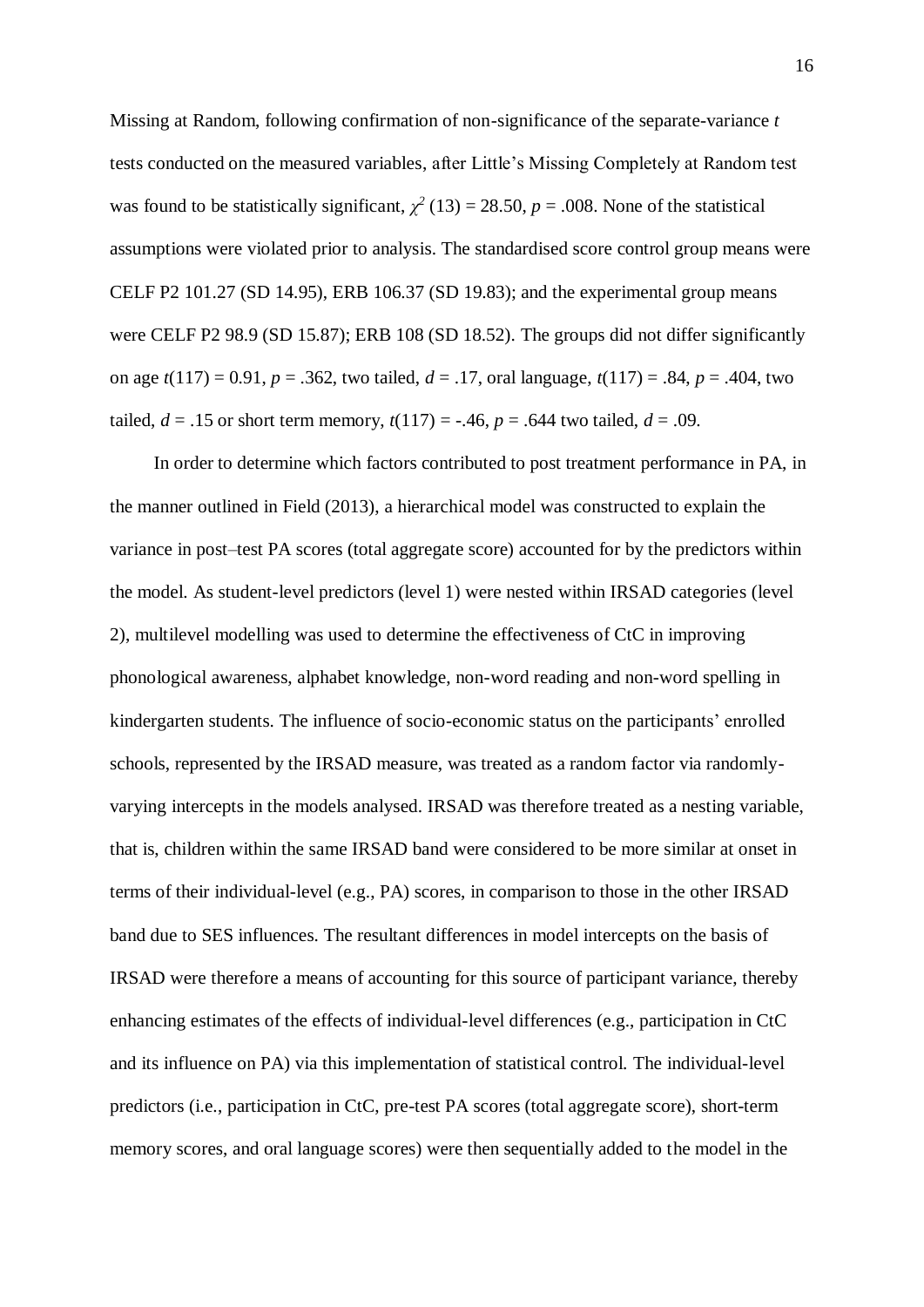described order, such that an assessment for the statistical significance of each added model parameter could be made at each step. Furthermore, this allowed for the calculation of the amount of variance each predictor added to the model, while controlling for other predictor variables within the model. Due to the nature of multiple model-wise comparisons and the risk of inflated family-wise error rate that would rise as a result, model fit change was evaluated against a more conservative critical chi square value of *α* = .01 (Field, 2013). That is, model fit  $p < 0.01$  was considered statistically significant, instead of the typical  $p < 0.05$  for statistical significance to be demonstrated. Pre and post-test results can be seen in Table I.

Scores for phonological awareness, alphabet knowledge, non-word reading and nonword spelling all increased over the treatment period for both groups. The experimental group showed greater gains than the control group, on average, from pre-test to post-test. Descriptive scores can be seen in tables I and II.

Insert Table I and II about here

#### **Intervention and Phonological Awareness**

Prior to interpreting the results of the hierarchical model, several assumptions were evaluated. Univariate outliers were determined based on inspection of boxplots, with cases beyond the 95% whiskers in the plot earmarked as extreme cases. Univariate outliers were removed (*n* = 5) following identification in this regard, while multivariate outliers were not deemed to be of concern. The assumptions of normality, linearity and homoscedasticity of residuals were met. Finally, tolerances for all predictors in the final model indicated that multicollinearity was not problematic.

Within the null (no predictor) model, IRSAD was shown to significantly predict postintervention phonological awareness scores,  $F(1, 2) = 90.34$ ,  $p = .011$ . Calculation of the intra-class correlation coefficient (ICC) indicated that 6.88% of variance was accounted for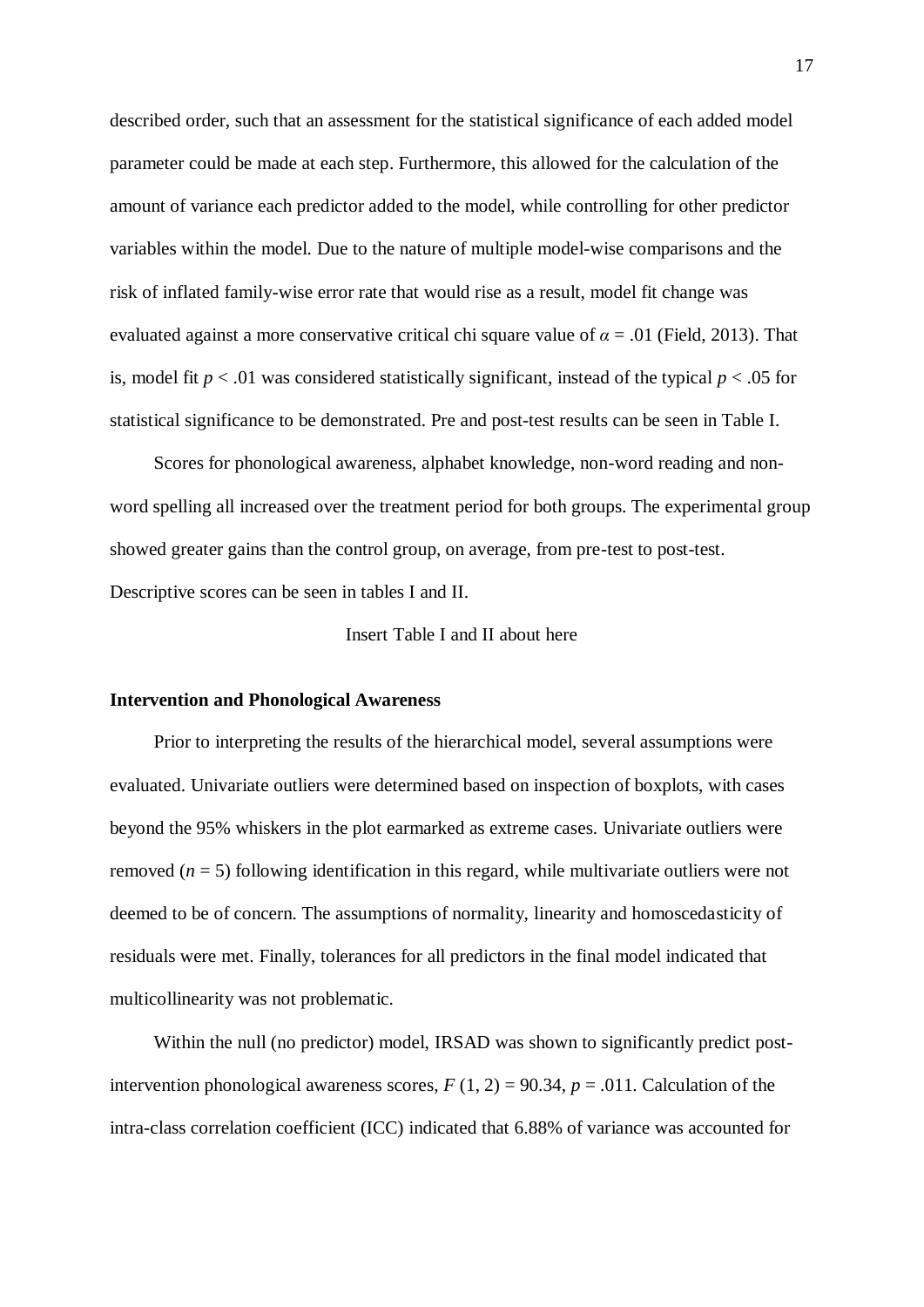by IRSAD, suggesting that the random effects of socioeconomic advantage or disadvantage on PA scores was a notable, albeit small, influence on this outcome.

We then sequentially tested each individual-level predictor of PA, while accounting for the nested effect of IRSAD on students' scores, in order to determine the unique variance associated with each individual-level predictor of PA. We calculated unique variance per predictor based on the change in model information (specifically the -2 Log Likelihood coefficient) between sequential model variations (Heck, Thomas, & Tabata, 2014). Table III summarises our findings for the PA model with all predictors entered. Pre-test PA scores, short-term memory, and involvement in the CtC program were all significant and positive predictors of post-test PA  $(p < .01)$ . Oral language score, while a positive predictor of posttest PA, was not statistically significant  $(p > .01)$  per the conservative alpha value against which it was judged. The predictor-variable-inclusive model's revised estimate of the ICC attributable to IRSAD variations in model intercepts suggested marginal variance in phonological awareness was accounted for by this random factor ( $\textit{ICC} = .027$ , or 2.7%).

## Insert Table III about here

In summary, participation in CtC resulted in significant improvement in PA scores after controlling for potentially confounding individual-level (pre-test PA, short-term memory, and oral language) and higher-order (IRSAD) variables. This finding supports the first hypothesis, that the Cracking the Code intervention program was effective in increasing the phonological awareness of participants.

### **Intervention and Alphabet Knowledge**

Prior to analysis, six extreme univariate outliers were removed, and the pre alphabet knowledge score variable was algebraically transformed to improve univariate normality. All remaining assumptions as outlined in the prior analysis were met prior to the forthcoming analysis**.**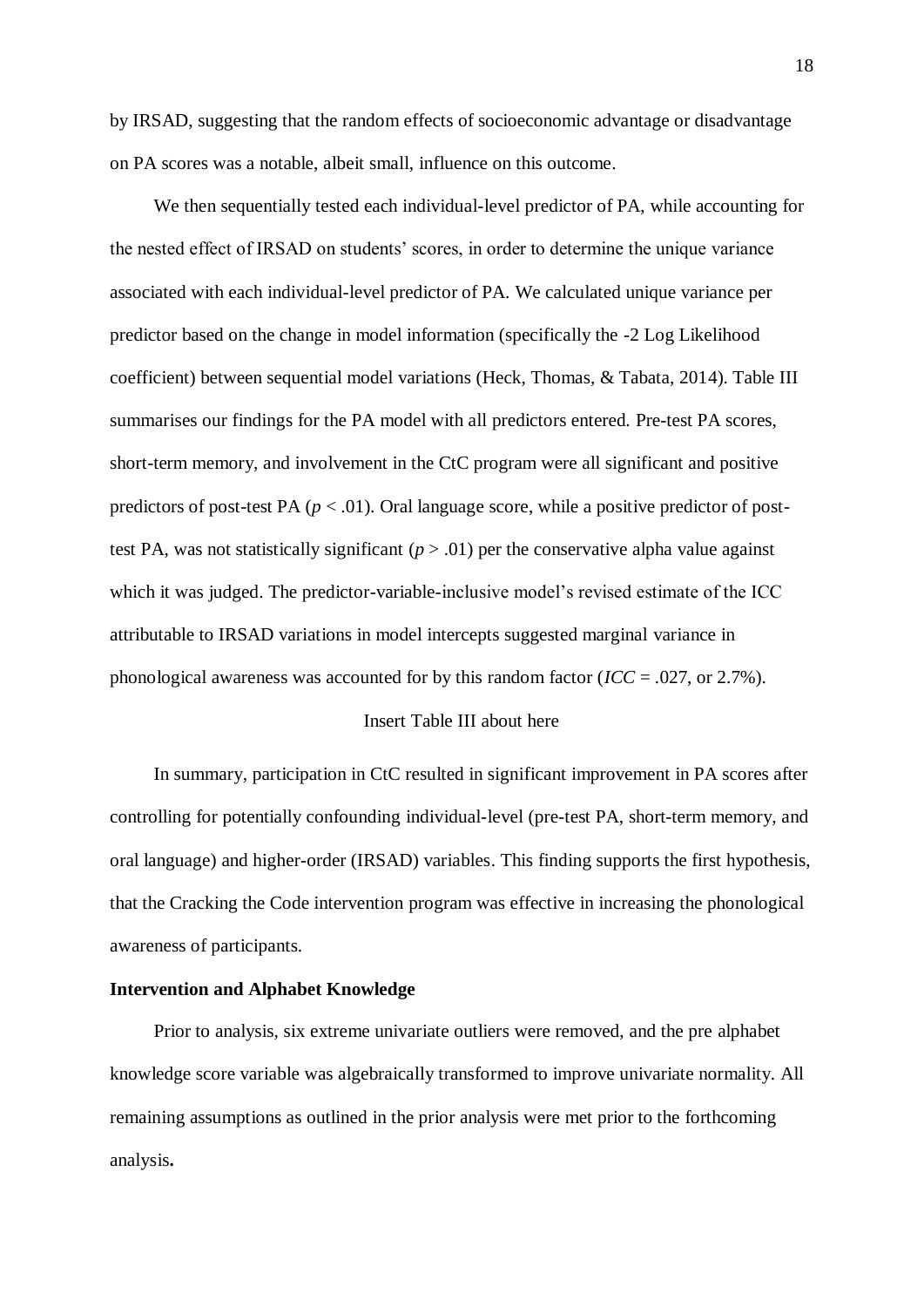Within the null model, IRSAD was shown to significantly predict post alphabet knowledge scores,  $F(1, 2) = 97.33$ ,  $p = .010$ . The intra-class correlation coefficient (ICC) showed that 2.96% of variance was accounted for by IRSAD. Table III summarises our findings for the prediction of alphabet knowledge the individual-level predictors. Involvement in the CtC program and pre-test alphabet knowledge scores were significant predictors of post-test alphabet knowledge scores. Short-term memory and oral language ability, however, were not significant contributors to this outcome. The predictor-variable-inclusive model's revised estimate of ICC demonstrated that IRSAD variations accounted for a notable proportion of variance in Alphabet Knowledge (*ICC* = 0.131, or 13.1%).

In summary, participation in the CtC program showed significant improvement in postintervention alphabet knowledge scores after controlling for potentially confounding variables. This finding supports the second hypothesis, that the Cracking the Code intervention program was effective in increasing the alphabet knowledge of participants.

## **Intervention and Non-Word Reading**

Prior to analysis, nine extreme univariate outliers were removed, and the pre non-word reading score variable was algebraically transformed to improve univariate normality. All remaining assumptions as outlined in the prior analysis were met prior to the forthcoming analysis**.** 

Within the null model of the hierarchical analysis, IRSAD was not shown to significantly predict post non-word reading scores,  $F(1, 2) = 20.05$ ,  $p = 0.046$  against the moreconservative alpha of  $\alpha = .01$  (Field, 2013). The intra-class correlation coefficient (ICC) showed 10.89% of variance was accounted for by the random effect of IRSAD on non-word reading scores for participants, despite the lack of statistical significance estimated for this finding. Non-word reading (NWR) scores were significantly predicted by involvement in CtC, pre-test NWR scores, and short-term memory scores. Oral language scores did not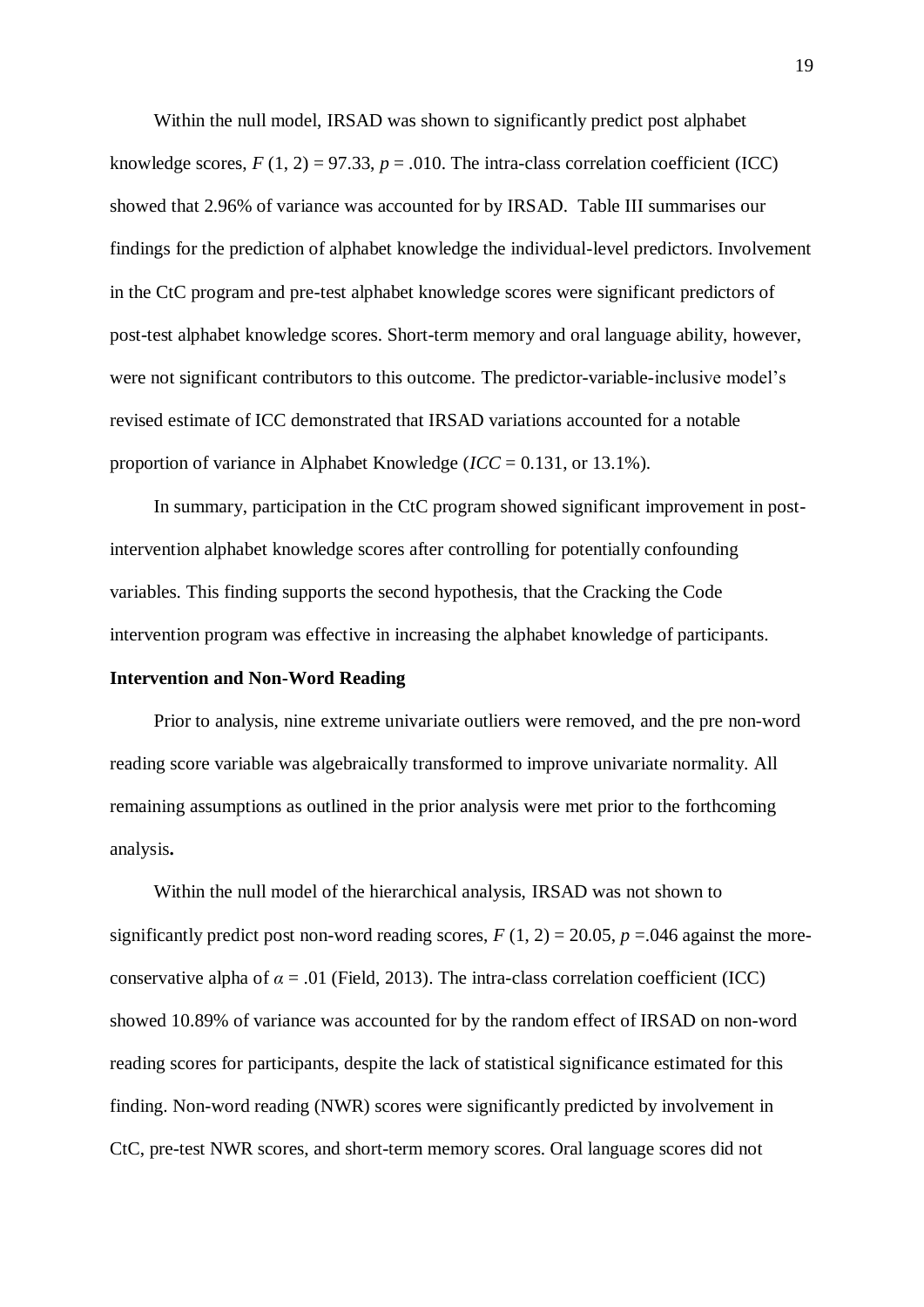contribute significant variance  $(p > .01)$  to the model when evaluated against the conservative family-wise alpha. The estimate of IRSAD-based random variance in NWR scores following the inclusion of predictors suggested sizable variation attributable to this clustering factor  $$ 

In summary, participation in CtC demonstrated significant improvement in postintervention non-word reading scores after controlling for potentially confounding variables. This finding supports the third hypothesis that the Cracking the Code intervention program was effective in increasing the non-word reading scores of participants.

#### **Intervention and Non-Word Spelling**

Prior to analysis, nine extreme univariate outliers were removed, and the pre non-word spelling and post non-word spelling variables were algebraically transformed to improve univariate normality. All remaining assumptions as outlined in the prior analysis were met prior to the forthcoming analysis**.** 

Within the null model of the hierarchical analysis, IRSAD was not shown to significantly demonstrate random effects on participant post-test non-word spelling (NWS) scores,  $F(1, 2) = 34.25$ ,  $p = .018$ . The intra-class correlation coefficient (ICC) calculations showed 5.91% of the total variability was accounted for by IRSAD differences. As demonstrated in Table III, involvement in the CtC program, participant pre-test NWS scores, and short-term memory scores of the participants were all significant predictors of post-test NWS scores. Oral language, consistent with the findings of the previous analyses, was not a significant predictor  $(p > .01)$  of post-test NWS scores when evaluated against the conservative alpha employed. The revised estimate of IRSAD-based random variance in participant NWS scores suggested minor yet notable variance associated with this clustering factor ( $\text{ICC} = 0.075$ , or 7.5%).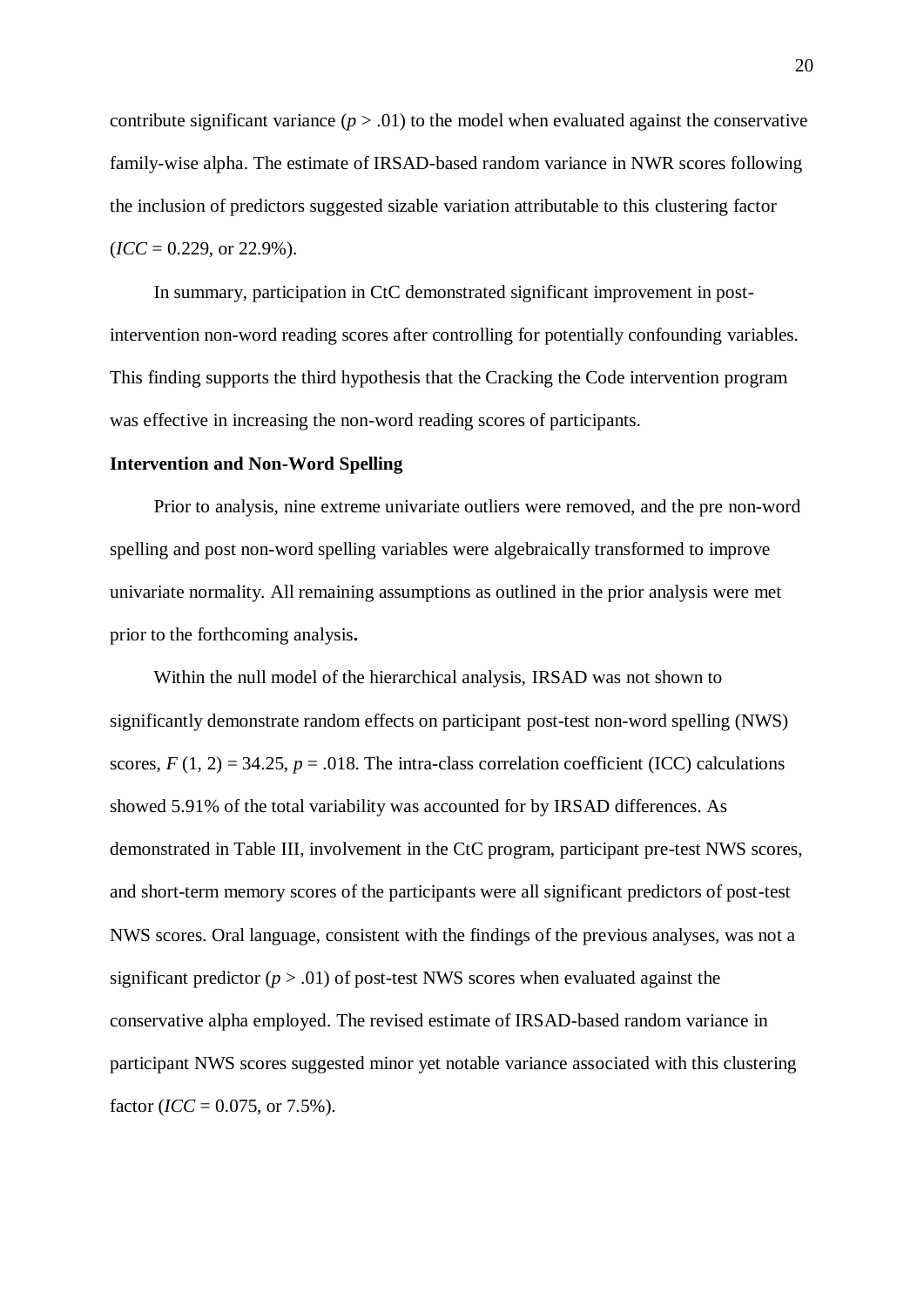This finding also supports the third hypothesis that participation in the CtC program would lead to significant improvement in post-intervention non-word spelling scores.

#### **Discussion**

The purpose of this study was to evaluate the effectiveness of a classroom delivered phonological awareness and alphabet knowledge teaching program for children aged 3;8 -5;4. The program is of *short duration, low intensity*, and integrates instruction across a *broad* range of phonological awareness skills, with an *emphasis on phonemic awareness*. It uses explicit and developmentally appropriate teaching practices. The results supported our hypotheses that participation in the experimental intervention (Cracking the Code) would result in significant gains in phonological awareness, alphabet knowledge, non-word reading and non-word spelling.

## **Cracking the Code and Phonological Awareness**

The first hypothesis proposed that Cracking the Code (CtC) would improve the phonological awareness skills of students aged between 3;8 -5;4. Participants in the experimental group made significantly more gains in phonological awareness than the control group by the end of the intervention period. This finding supports the conclusions of the National Reading Panel's meta-analysis (2000) that phonological awareness outcomes can be improved in response to phonological awareness instruction, indicating that these skills can be successfully taught with high quality intervention.

According to the Kindergarten Curriculum Guidelines (SCSA, 2015), kindergarten children aged between 3;6 and 5;6 years are expected to be able to identify syllables within words, explore onset-rime skills, discriminate rhyming words and demonstrate emerging awareness of initial and final sounds in simple consonant-vowel-consonant words. The post intervention mean phonological awareness score for the experimental group was 80/190. The mastery of phonological awareness skills reflected by this score illustrates the overall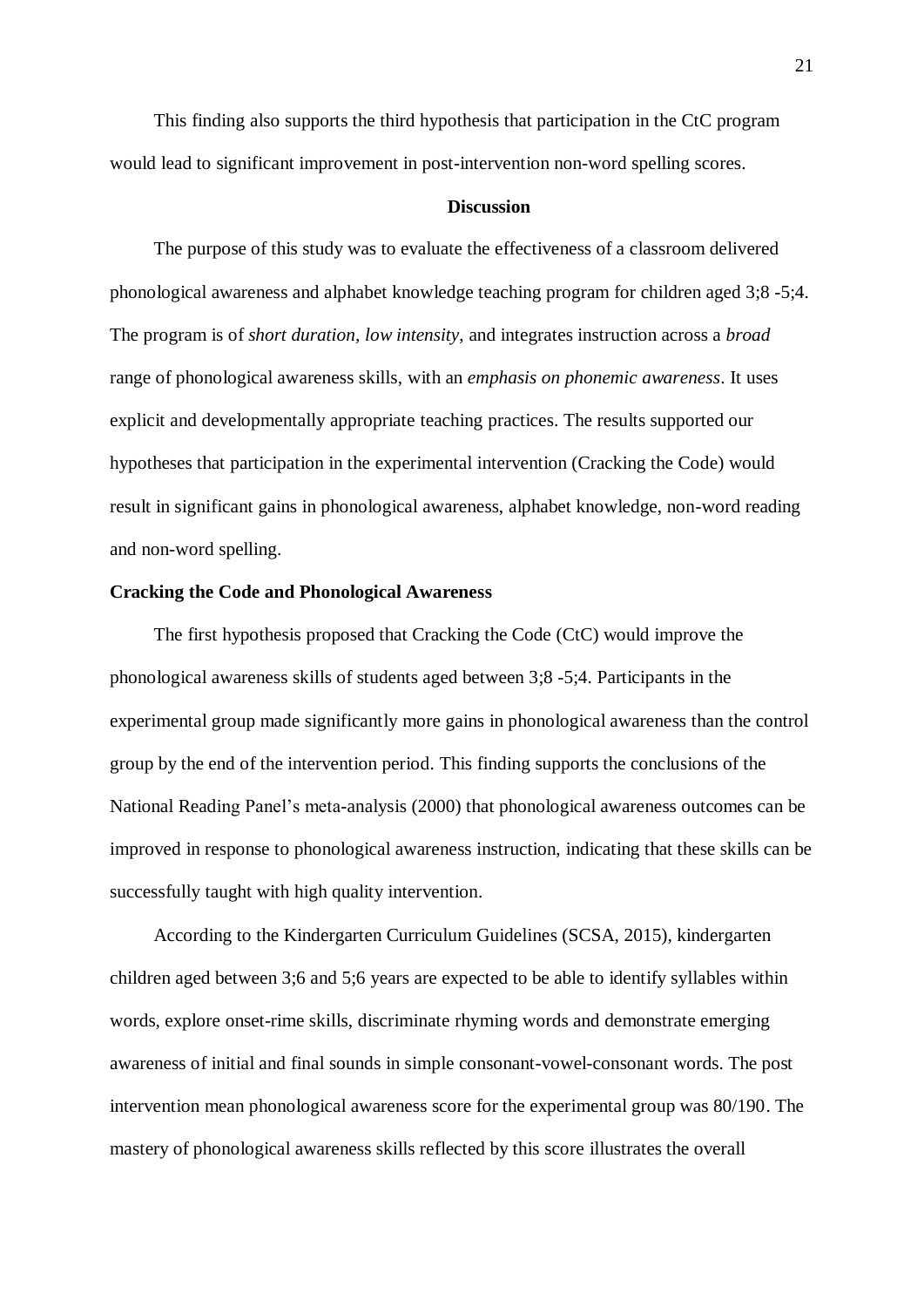appropriate, and in many instances higher, level of expected development achieved after the intervention by the experimental group in this study according to the Kindergarten Curriculum Guidelines (SCSA, 2015).

The findings of the current study suggest that children aged 3;8 -5;4 are able to make significant gains in syllable, onset-rime and phoneme level phonological awareness following targeted explicit teaching, and gives strength to the argument for the introduction of these skills in kindergarten. This is consistent with Lonigan and colleagues (1998) who demonstrated syllable and onset-rime awareness in many 3-4 year old children, and sensitivity to phonemes in 4-5 year olds. The findings also provide support to the argument that explicit teaching yields earlier phonological awareness (onset-rime and phoneme level) skills (e.g. Ehri et al., 2001). The evidence to support phonological awareness skills being taught at a young age is particularly important, as children who present with deficits in phonological awareness in their early years often have persistent difficulties, especially without the provision of appropriate and explicit intervention (Moore et al., 2005).

The findings reported here also add to the small research base supporting the effectiveness of small group phonological awareness instruction in a classroom setting. This model of service delivery differs from the use of a more specialised pull-out model more typically investigated in the larger body of efficacy research (e.g. Ehri et al., 2001; Gillon, 2005). A pull-out model is less feasible in schools as it is generally more expensive with regards to both time and resources and typically services only a small number of students. The current findings indicate that the teaching of phonological awareness in classrooms by teachers to a wider range of students can be effective.

With regards to duration and intensity of effective phonological awareness instruction, the results are consistent with those reported by Tyler et al. (2014) and Justice et al. (2010), that a short duration (less than one year), low intensity (less than 2 hours per week), and broad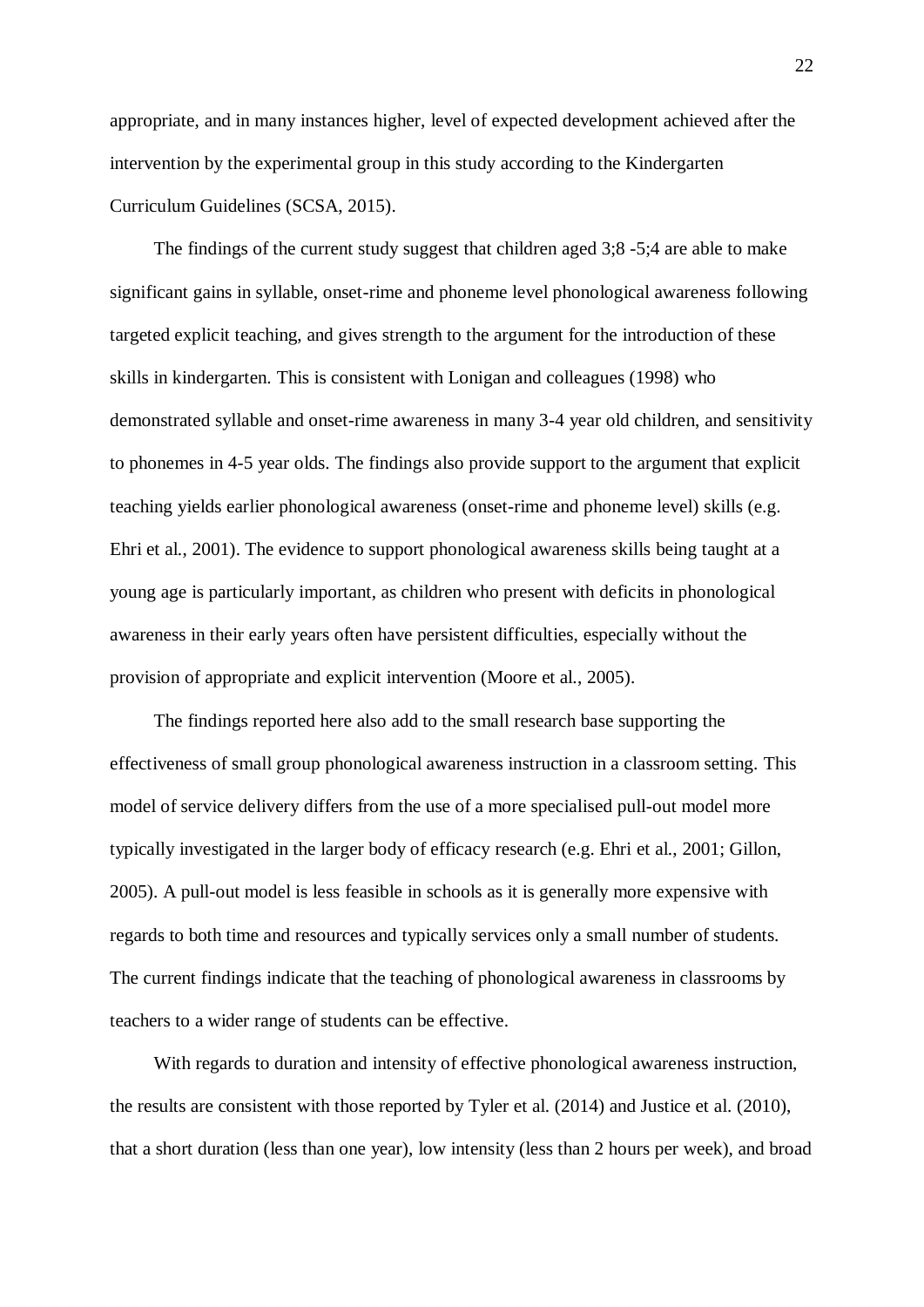program (focussing on a range of phonological awareness skills) can be effective in producing immediate gains. Although a narrow focus on phoneme level skills has usually been associated with positive change, due to the younger age of the children in the study, and the developmental trajectory of phonological awareness, CtC focused on earlier developing skills (syllable and onset-rime) in addition to phoneme awareness. Close inspection of the data (seen in Table II) illustrates that while gains were made at all levels, gains at the phoneme level were the most noteworthy difference between control and experimental groups. This suggests that the phoneme level awareness intervention was highly effective, providing further evidence to support the inclusion of phoneme level blending and segmentation skills in explicit phonological awareness instruction, even within this younger age group  $(3,8 - 5,4)$ . This is particularly important given the research (e.g. Carson et al., 2013) specifically linking phonemic awareness, in particular blending and segmenting of phonemes, to improved reading and spelling outcomes.

## **Cracking the Code and Alphabet Knowledge**

The second hypothesis predicted that Cracking the Code would improve the alphabet knowledge skills of the participants. Participants in the experimental group made significant gains in alphabet knowledge by the end of the intervention period, when compared to the control group. The mean alphabet knowledge score for the experimental group post intervention was 33.14/52 for letter name and 31.7/52 for letter sound. According to the Kindergarten Curriculum Guidelines (SCSA, 2015), kindergarten children aged between 3;6 and 5;6 years are expected to be able to "recognise some letter names, for example the letters in their name". This would suggest that, following participation in CtC, the children are performing at the level consistent with or above the curriculum guidelines.

Gains seen in the experimental group support the explicit teaching of the alphabet within a literacy program, findings which are consistent with other research (Ehri & Roberts,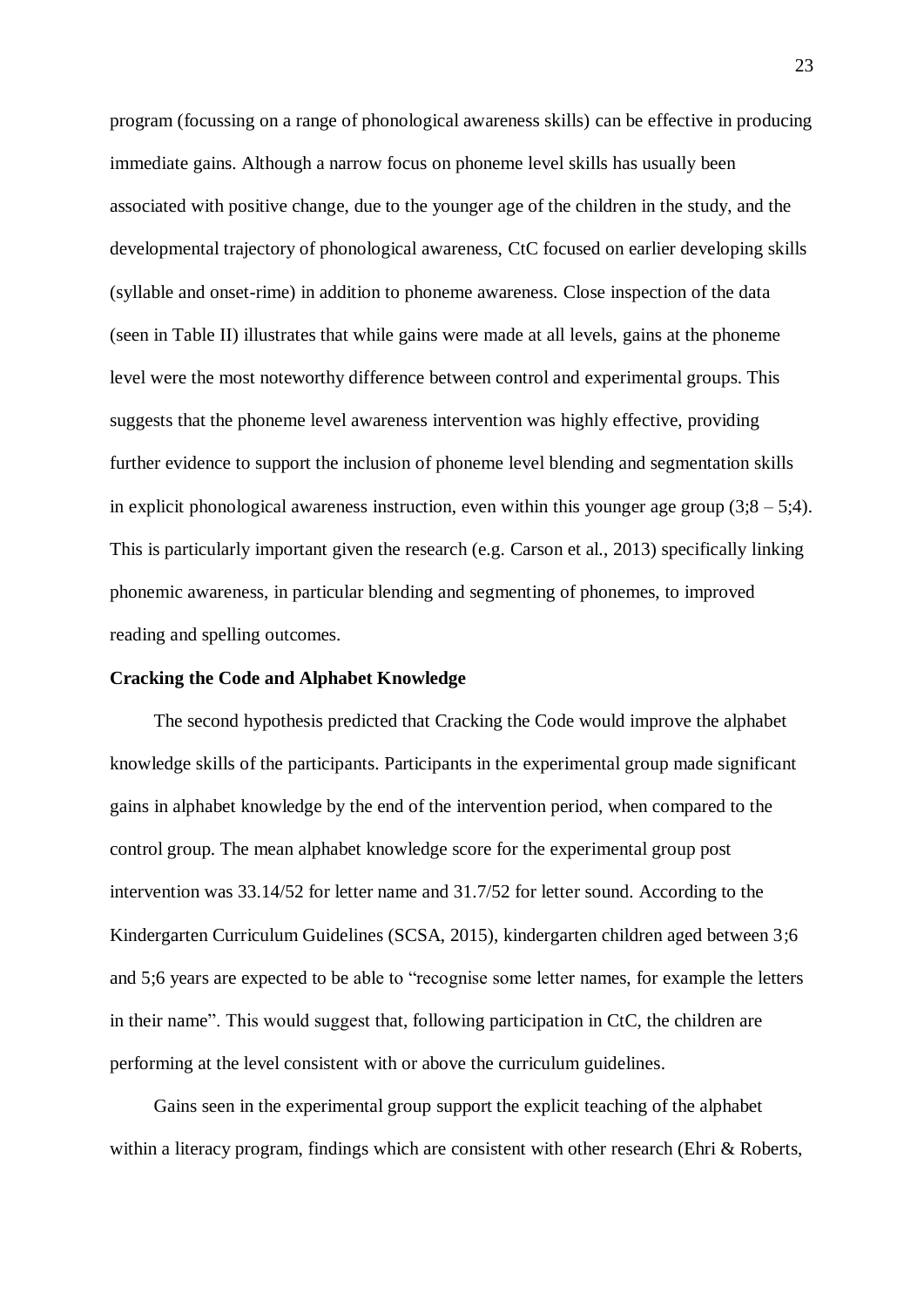2006; Gallagher et al., 2000; Whitehurst & Lonigan, 2002). Gains in scores were seen for both letter names and sounds which adds to the small body of research investigating the effectiveness of teaching both (Evans, Bell, Shaw, Moretti & Page, 2006; Gillon, 2005).

# **Cracking the Code and Non-Word Reading and Spelling**

The third hypothesis predicted that Cracking the Code would improve the non-word reading and non-word spelling skills of the participants, demonstrating the transfer of skills from sound to print. Participants in the experimental group made significantly more gains in both non-word reading and spelling by the end of the intervention period, when compared to the control group, in spite of no direct instruction in word reading and spelling. These findings are consistent with the National Reading Panel's (2000) meta-analysis which reported that phonological awareness instruction improved phonological awareness and reading and spelling skills. However, the results are not consistent with Piasta and Wagner's (2010) meta-analysis, which was inconclusive in finding a link between alphabet knowledge and, reading and spelling. There are a range of factors that may explain this difference, including the absence of focussed alphabet knowledge instruction in most studies in the metaanalysis, the provision of phonological awareness instruction or an alternative form of alphabet instruction to the control groups in the meta-analysis studies, and the lack of focus on the contextual use of alphabet knowledge within whole word reading and spelling tasks. In contrast, CtC provided 540 minutes of focussed alphabet knowledge instruction time, and in later stages of the phonological awareness component of the program, provided instruction which included a focus on combining phonological awareness with alphabet knowledge in order to represent sounds heard with written symbols.

## **Limitations and Future Directions**

This study demonstrated the effectiveness of a teacher implemented phonological awareness and alphabet knowledge program. However, the research environment, being a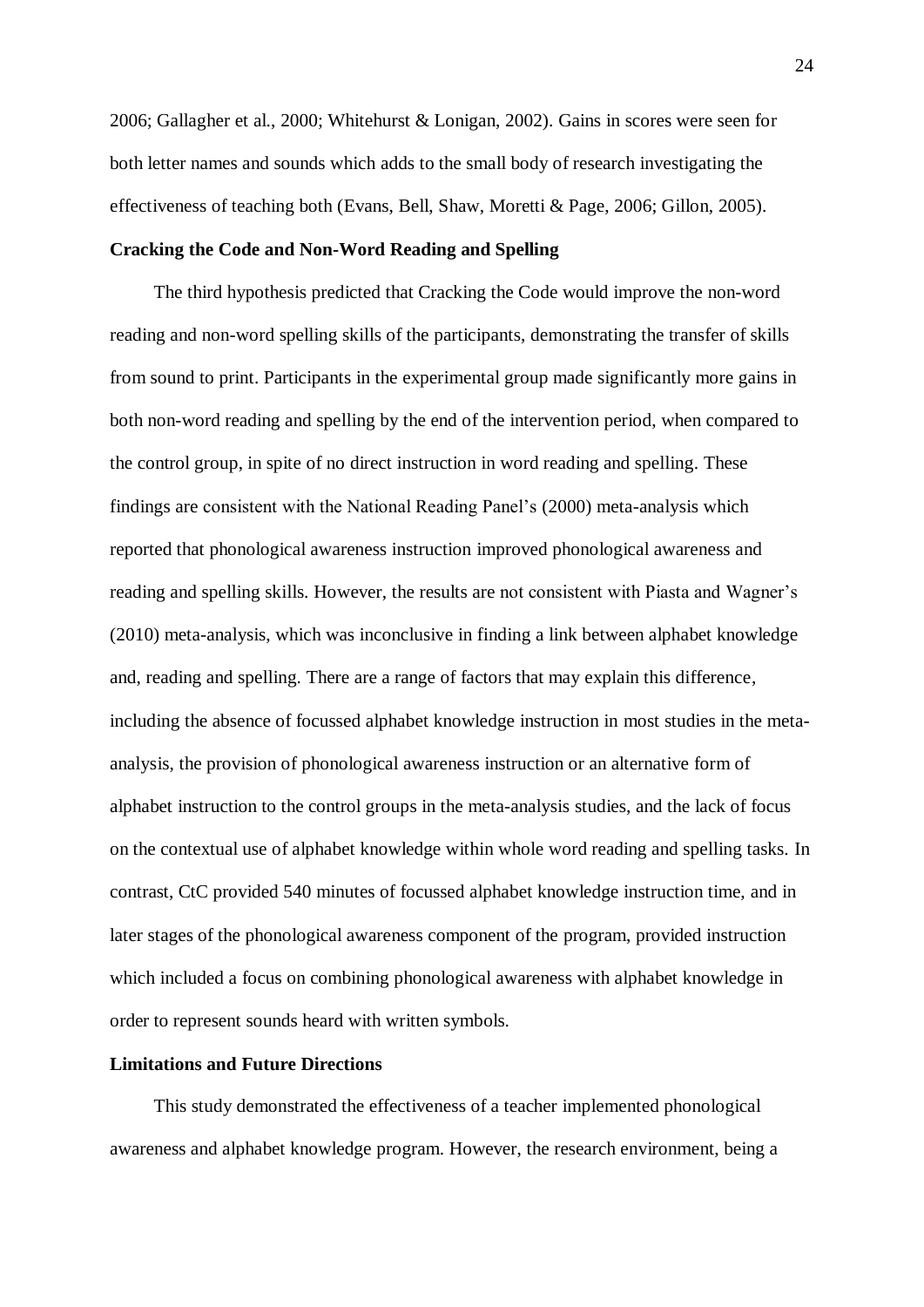heterogeneous classroom environment, raised some issues with regards to treatment fidelity. These included factors related to consistency of implementation by education staff, knowledge and education levels of staff, and participant absences during the duration of the intervention phase. Fidelity was addressed in this study through the use of clear implementation and dosage guidelines, the use of activity instruction cards, provision of training and modelling support to education staff, and maintaining records of activity implementation. A future study would benefit from the provision of additional modelling sessions to increase consistency of implementation, the collection of data related to staff qualifications and years of experience, pre and post measures of education staff knowledge (phonological awareness and alphabet knowledge), and the collection of absenteeism data for all participants.

In addition, while participants in the control condition participated in a similarly structured intervention program, the (control) WGF program included shorter sessions and therefore a reduced overall instruction time when compared with CtC. While it is unlikely that increased instruction in grammar and semantics would have resulted in improved phonological awareness, alphabet knowledge and non-word reading and spelling skill, ideally participants in both conditions would have received the same amount of instructional time over the intervention period. A future study would therefore match the instructional time used in the experimental and control conditions.

While no children were excluded from the study, meaning that those 'at-risk' were included, no specific individual analyses were conducted on this cohort. A future study would therefore explicitly identify these participants to examine their responsiveness to intervention.

Given the potential influence of SES reported in the literature, the current study selected schools with decile IRSAD scores of nine and ten with the purpose of controlling for these differences. However, in order to statistically control for any potential differences, IRSAD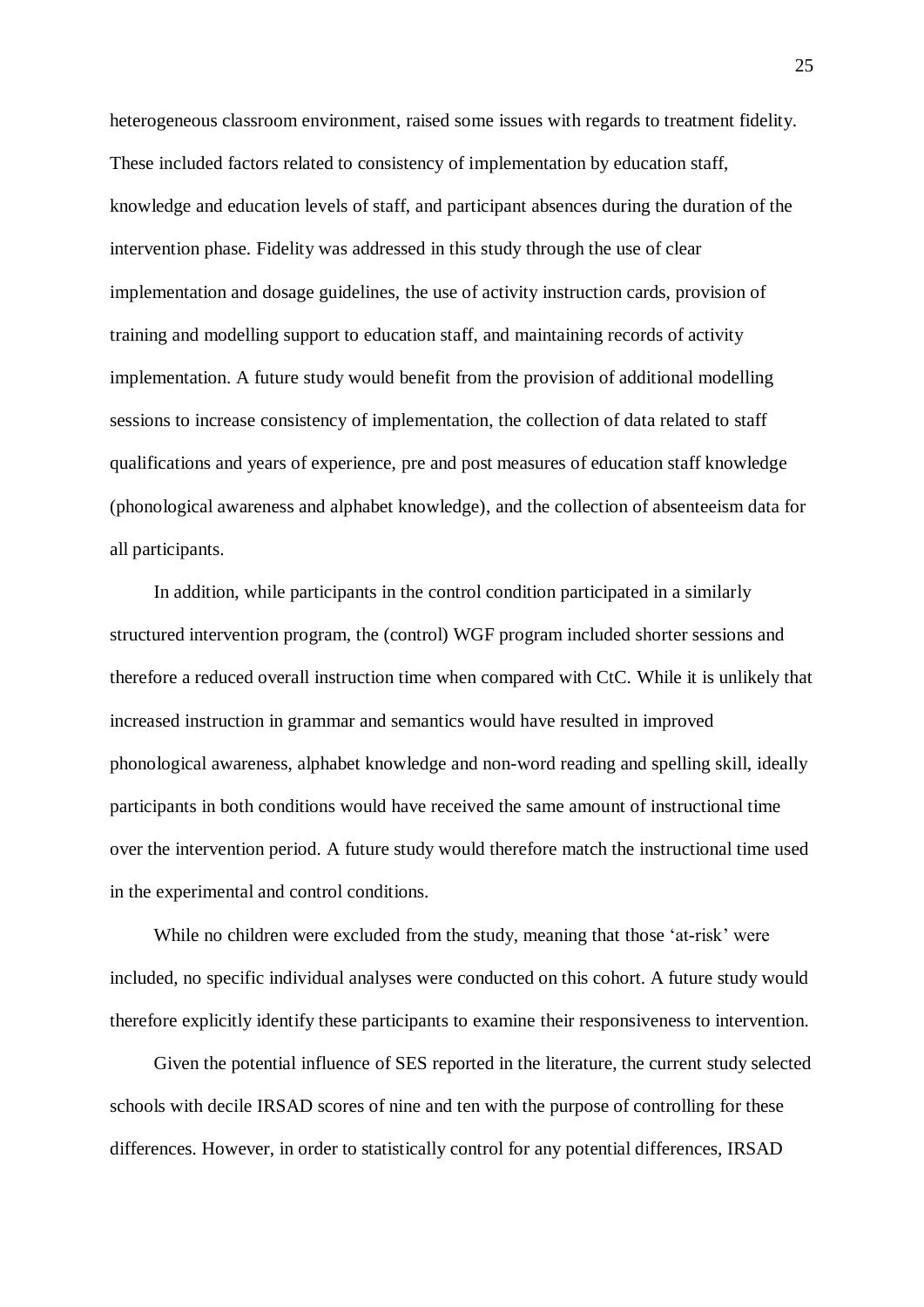was included as a level 2 variable in the model. The results of the analysis showed that IRSAD was a significant predictor of post phonological awareness and alphabet knowledge scores. Thus, this highlights the need for future studies to statistically control for SES even within a narrow IRSAD band to preclude spurious findings.

While this study also looked at immediate gains across the areas of phonological awareness, alphabet knowledge, non-word reading and non-word spelling, a follow up study would be beneficial in order to look at maintenance and sustained gains across all areas. This would involve planned maintenance testing of phonological awareness and alphabet knowledge, and follow up testing of reading and spelling skills.

## **Conclusion**

In sum, this study has shown that phonological awareness and alphabet knowledge can be taught to 3;8 – 5;4 year olds using an explicit teaching approach, and that this results in improved phonological awareness and alphabet knowledge as well as improved non-word spelling and reading. The program can be effectively delivered by education staff following training, supporting high quality classroom based instruction. The findings of this study provide support for the effectiveness of the Cracking the Code Program, small group instruction in a heterogeneous classroom environment, for children with a range of abilities delivered within a school setting.

### **Acknowledgements**

We are grateful to the school staff, families and children who took part in this research.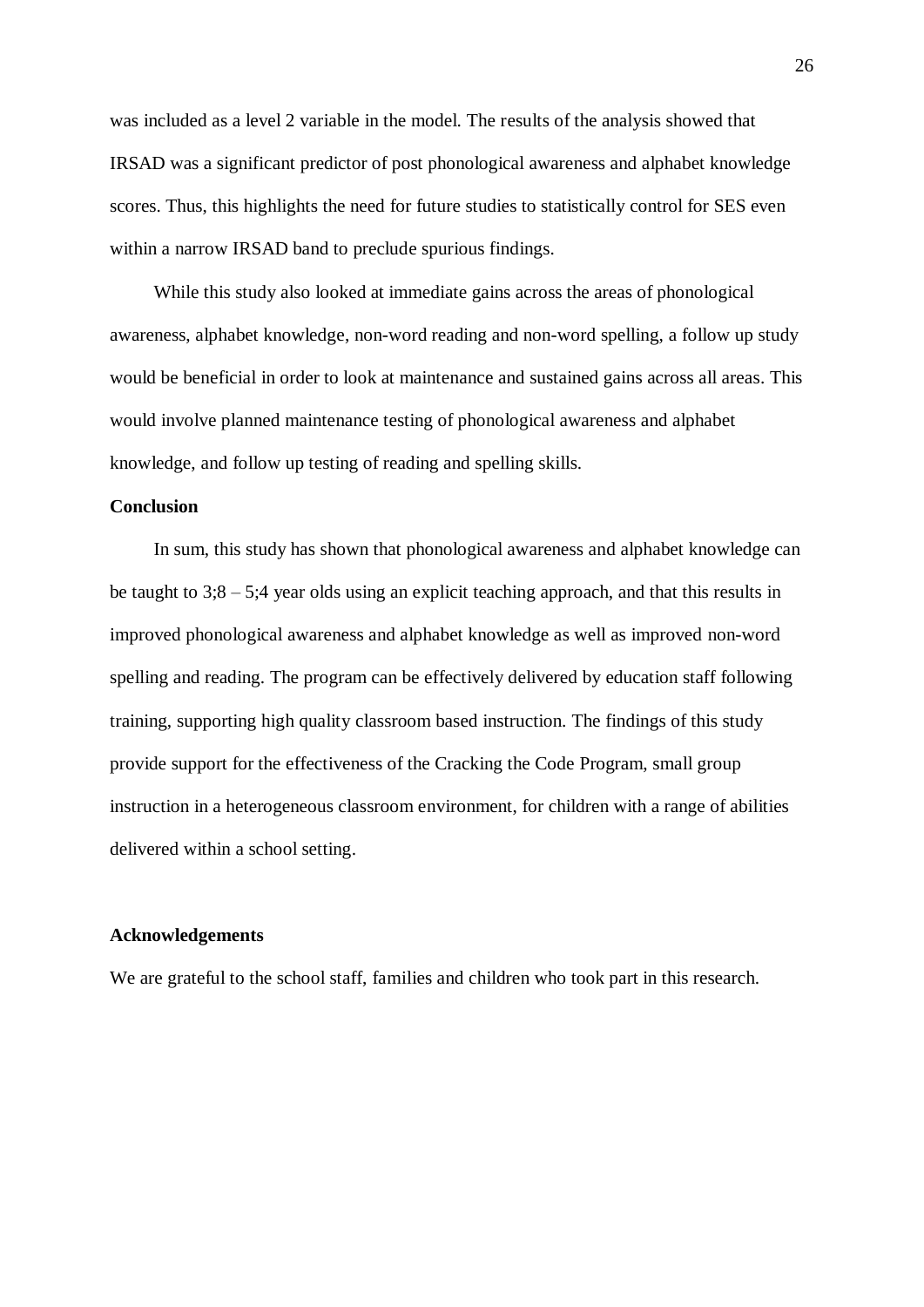#### **References**

- Anthony, J. L., Lonigan, C. J., Driscoll, K., Phillips, B. M., & Burgess, S. R. (2003). Preschool phonological sensitivity: A quasi-parallel progression of word structure units and cognitive operations. *Reading Research Quarterly*, *38*, 470–487.
- Bailet, L. L., Repper, K., Murphy, S., Piasta, S., & Zettler-Greeley, C. (2013). Emergent literacy intervention for prekindergarteners at risk for reading failure: Years 2 and 3 of a multiyear study. *Journal of Learning Disabilities (Austin), 46*(2), 133-153.
- Callaghan, G., & Madelaine, A. (2012). Levelling the playing field for kindergarten entry: Research implications for preschool early literacy instruction. *Australasian Journal of Early Childhood, 37 (1),* 13-23.
- Carson, K., Gillon, G., & Boustead, T. (2013). Classroom phonological awareness instruction and literacy outcomes in the first year of school. *Language, Speech, and Hearing Services in Schools, 44,* 147-160.
- Ehri, L.C., Nunes, S.R., Willows, D.M., Schuster, B.V., Yaghoub-Zadeh, Z., & Shanahan, T .(2001). Phonemic awareness instruction helps children learn to read: Evidence from the National Reading Panel's Meta-Analysis. *Reading Research Quarterly, 36(3)*, 250-287.
- Ehri, L. C., & Roberts, T. (2006). The roots of learning to read and write: Acquisition of letters and phonemic awareness. In D. K. Dickinson & S. B. Neuman (Eds.), *Handbook of early literacy research* (Vol. 2, pp. 113–131). New York, NY: Guilford..
- Evans, M., Bell, M., Shaw, D., Moretti, S., & Page, J. (2006). Letter names, letter sounds and phonological awareness: An examination of kindergarten children across letters and of letters across children. *Reading and Writing*, *19(9*), 959-989.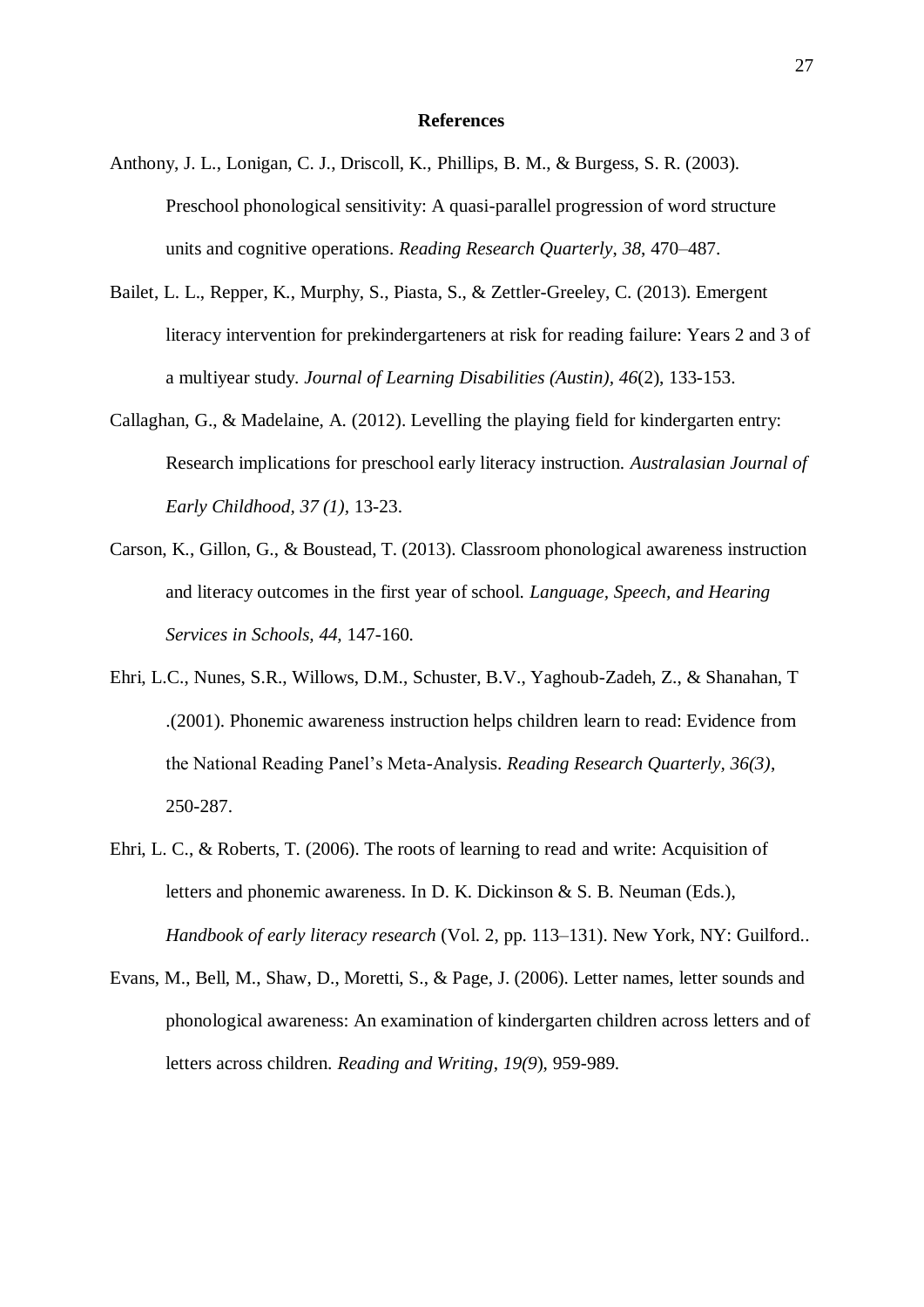- Gallagher, A., Frith, U., & Snowling, M. (2000). Precursors of literacy delay among children at genetic risk of dyslexia. *Journal of Child Psychology and Psychiatry, and Allied Disciplines*, *41(2*), 203-213.
- Gillon, G. (2005). Facilitating phoneme awareness development in 3-and 4-year-old children with speech impairment. *Language, Speech, and Hearing Services in Schools, 36*, 308-324.
- Heck, R. H., Thomas, S. L., & Tabata, L. N. (2014). *Multilevel and longitudinal modeling with IBM SPSS*.
- Justice, L., McGinty, A., Cabell, S., Kilday, C., Knighton, K., & Huffman, G. (2010). Language and literacy curriculum supplement for preschoolers who are academically at risk: A feasibility study. *Language, Speech, and Hearing Services in Schools, 41*, 161-178.
- Kelly, C. (2016). Cracking the Code: An effectiveness study (Master's thesis, Curtin University, Perth, Australia). Retrieved from [http://espace.library.curtin.edu.au/webclient/StreamGate?folder\\_id=0&dvs=14924123](http://espace.library.curtin.edu.au/webclient/StreamGate?folder_id=0&dvs=1492412334526~202&usePid1=true&usePid2=true) [34526~202&usePid1=true&usePid2=true](http://espace.library.curtin.edu.au/webclient/StreamGate?folder_id=0&dvs=1492412334526~202&usePid1=true&usePid2=true)
- Kruse, L., Spencer, T., Olszewski., & Goldstein, H. (2014). Small groups, big gains: efficacy of a tier 2 phonological awareness intervention with pre-schoolers with early literacy deficits. *American Journal of Speech-Language Pathology, 24,* 189-205.
- Lonigan, C., Burgess, S., Anthony, J., & Barker, T. (1998). Development of phonological sensitivity in 2- to 5- year-old-children. *Journal of Educational Psychology, 90,* 294- 311.
- Lonigan, C., Purpura, D., Wilson, S., Walker, P., & Clancy-Menchetti, J. (2013). Evaluating the components of an emergent literacy intervention for preschool children at risk for reading difficulties. *Journal of Experimental Child Psychology, 114*, 111-130.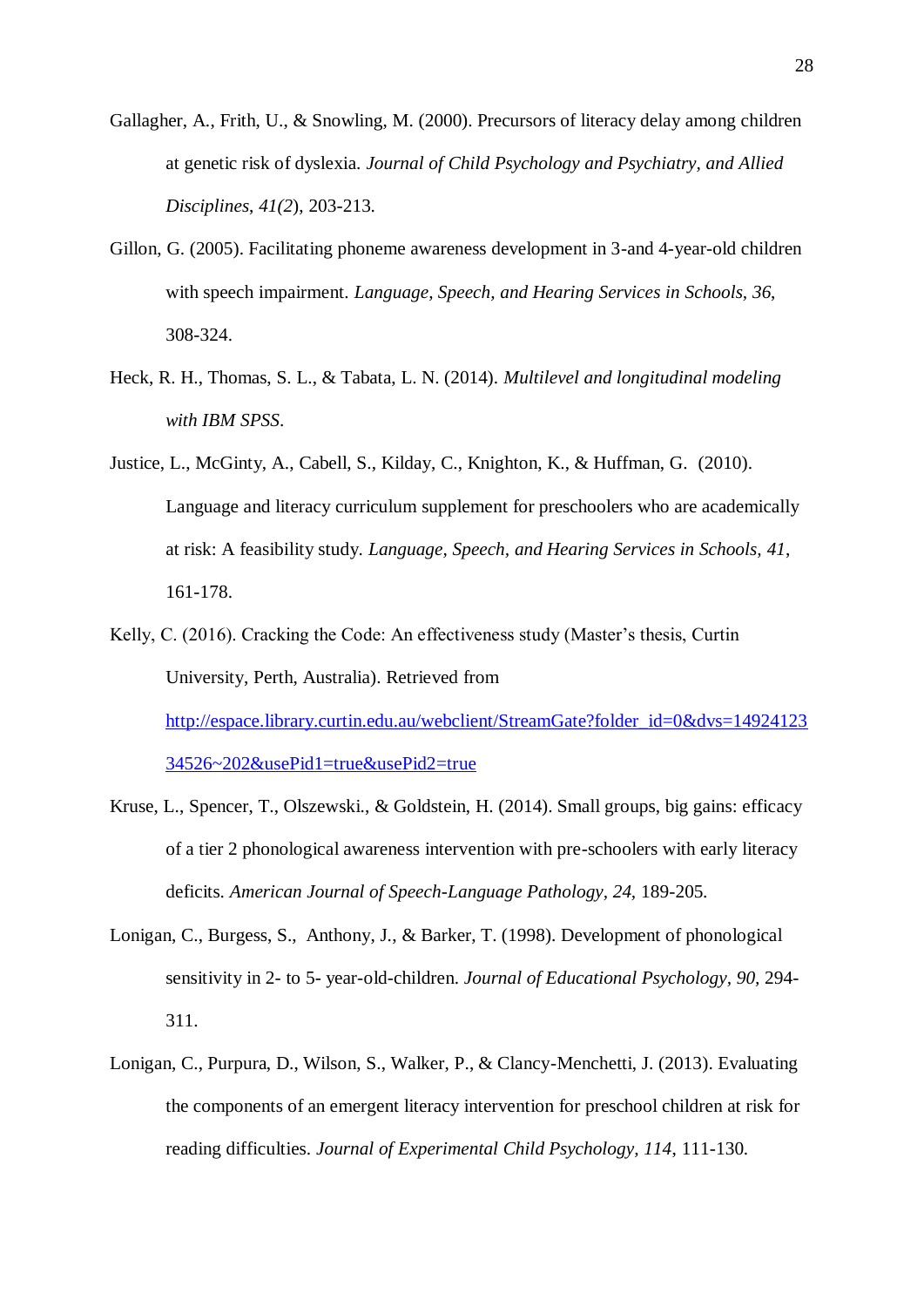- Lonigan, C., Schatschneider, C., & Westberg, L. (2008). Identification of children's skills and abilities linked to later outcomes in reading, writing and spelling. In R. Eden, & L. Bernard (Eds.), *Developing Early Literacy: Report of the National Early Literacy Panel*. Maryland: The National Institute for Literacy.
- McDowell, K.D., Lonigan, C.J., & Goldstein, H. (2007). Relations among socioeconomic status, age, and predictors of phonological awareness. *Journal of Speech, Language and Hearing Research, 50 (4),* 1079- 1092.
- McGuinness, D. *Early reading instruction: What science really tells us about how to teach reading*. Cambridge, MA: MIT Press; 2004.
- McIntosh, B., Crosbie, S., Holm, A., Dodd, B., & Thomas, S. (2007). Enhancing the phonological awareness and language skills of socially disadvantaged preschoolers: An interdisciplinary program. *Child Language Teaching and Therapy, 23 (3),* 267- 286.
- Moore, C., Evans, D., & Dowson, M. (2005). The intricate nature of phonological awareness instruction. *Special Education Perspective, 14(1),* 37-54.
- National Institute of Child Health and Human Development. (2000). *Report of the National Reading Panel. Teaching children to read: An evidence-based assessment of the scientific research literature on reading and its implications for reading instruction* (NIH Publication No. 00-4769). Washington, DC: U.S. Government Printing Office.
- National Research Council. *Preventing reading difficulties in young children*. Washington, DC: National Academy Press; 1998.
- Phillips, B., Clancy-Menchetti, J., & Lonigan, C. (2008). Successful phonological awareness instruction with preschool children: Lessons from the classroom. *Topics in Early Childhood Special Education, 28(1)*, 3-17.